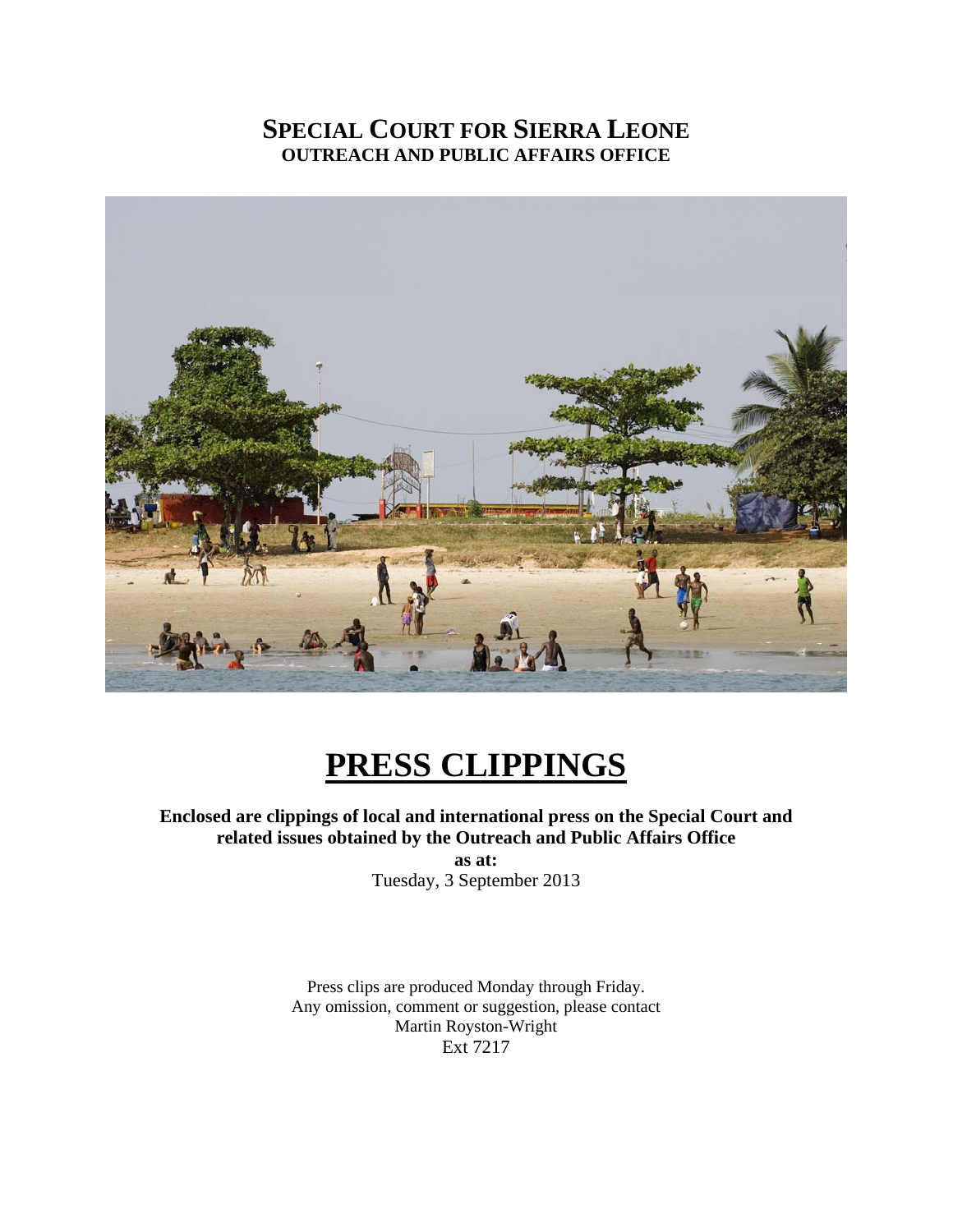#### **International News**  UP Wants Lewis Brown Out - But Minister Reserves Comment / *The News* Cambodia: Workers at Khmer Rouge Tribunal Strike / *Associated Press* Khmer Rouge War Crimes Court Threatened by Pay Dispute / *The Guardian* When Liberian Child Soldiers Grow Up / *Newsweek* Kenya: Q&A on The ICC Trial of Kenya's Deputy President / *Human Rights Watch* Pages 3-4 Page 5 Pages 6-7 Pages 8-15 Pages 16-25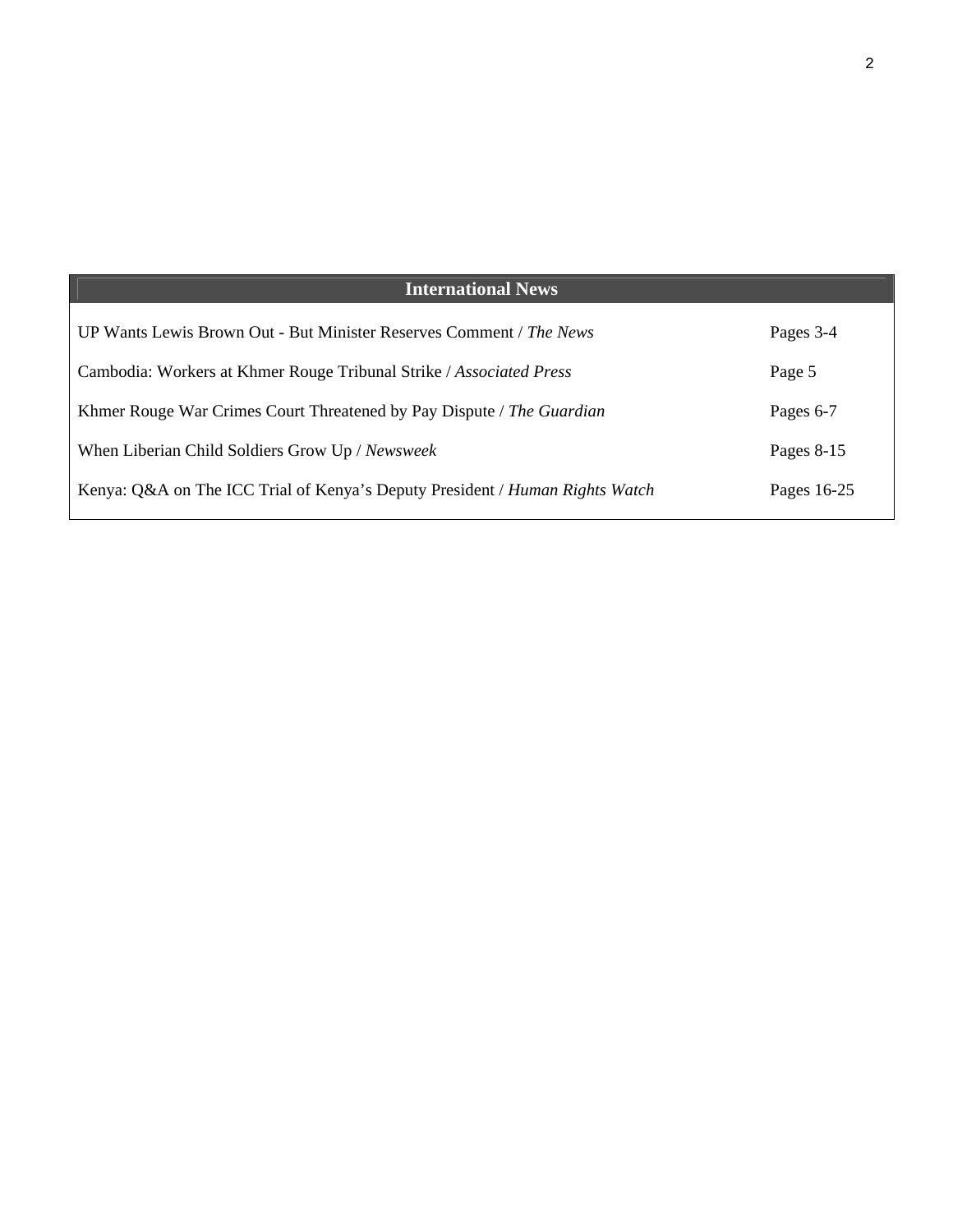# The News (Liberia) Thursday, 8 August 2013

#### **UP Wants Lewis Brown Out - But Minister Reserves Comment**

A day following assertion by Montserrado County District #6 Representative Edwin Snowe that the National Oil Company of Liberia (NOCAL) was seated on a 'time bomb' that could be exploded anytime for the alleged wasteful spending of the country's scarce resources, the Chairman emeritus of the former ruling National Patriotic Party (NPP) has made another revelation about the country's oil sector.

Chief Cyril Allen says former Liberian President Charles G. Taylor was ousted from Liberia for his refusal to mortgage the country's oil resources and not for his involvement in the Sierra Leonean war as perceived.

Former President Taylor is serving a 50-year jail sentence in The Hague for 'aiding and abetting' war crime and crimes against humanity in neighboring Sierra Leone.

Speaking Wednesday on the Truth Breakfast Show on Truth FM in Paynesville, Chief Allen said the former Liberian leader never supported or was not involved with the war in Sierra Leone because he was not financially potent to carry out such act.

"Taylor is in jail because of the oil in Liberia; Taylor was not active with war in Sierra Leone because he had no money," Allen said.

He said the former president is not in jail for refusing to turn over the country to politicians or for any war crime, but rather he has been detained for his firm stance against mortgaging the country's natural resources.

The NPP Chairman emeritus further indicated that it was realized later during the various peace negotiations by the Americans and the International Community that politicians who were involved with the country's civil war were greedy for power and ill prepared to end the conflict.

Allen disclosed that this was evidenced by the increased number of warring factions that were created on a daily basis and the countless numbers of failed peace conferences that were held.

He said throughout the 32 peace conferences that were held, it was noticed that new warring factions sponsored by various groups and politicians who were greedy and eager for the country's resources were financed thereby leaving the sponsors of the peace conferences to favor the NPP for the 1997 elections and not because of a particular deal with Taylor.

He said he's ready and prepared to form part of any legal and democratic means that will compel the government of Liberia to do things that any rational government would do, being guided by the constraint that governs human conduct.

"I have had my own experience with fighting with guns; guns have no experience, they have no eye and they can't be controlled and if I have to do it again, I will do it with a different objective, and the objective is the political will. We will be for peaceful political rallies that worked in other countries and if the need arises; I am not saying that the situation does arise now, but gradually, if we degenerate into that, I think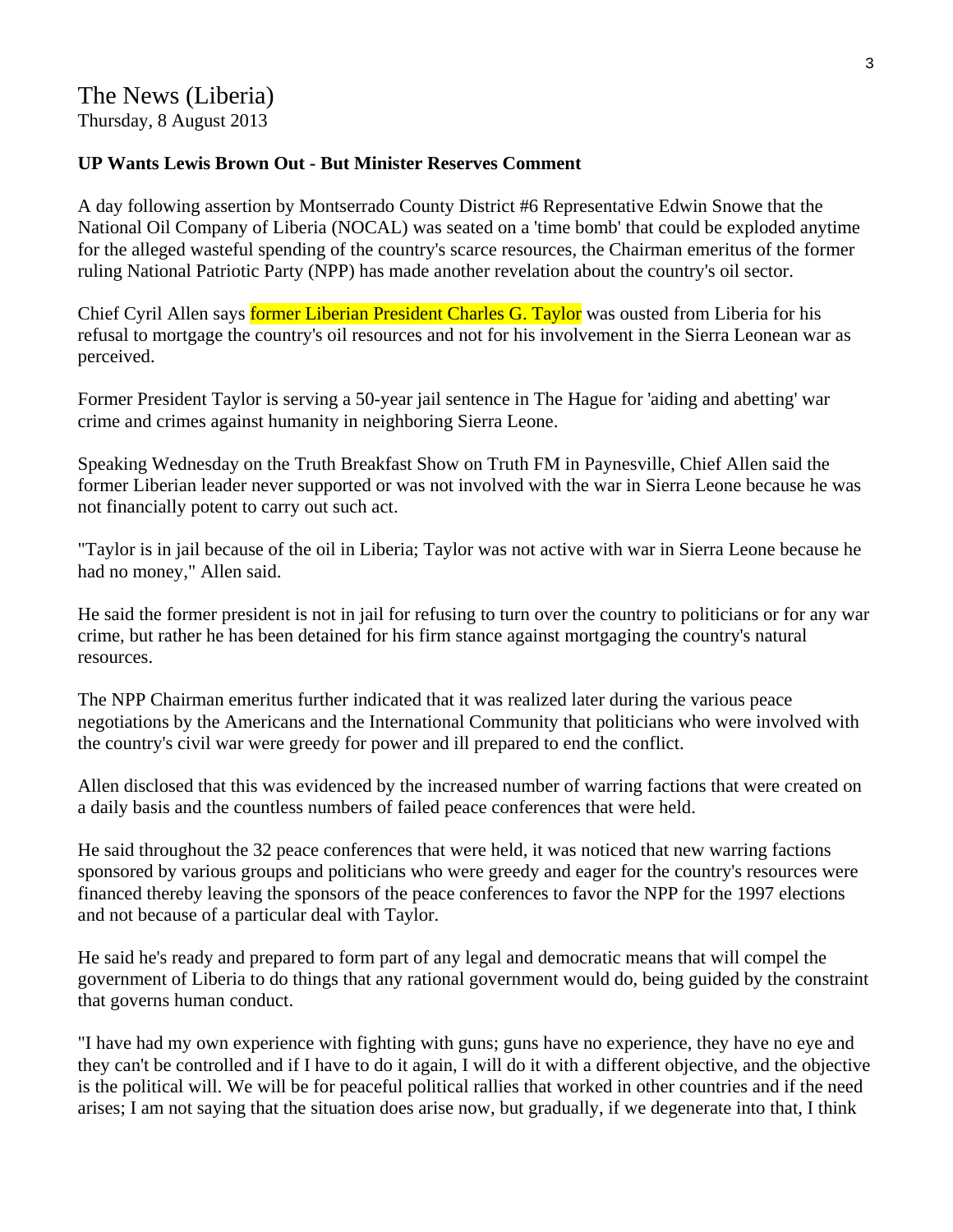the best approach to it would be a peaceful mass demonstration and I am certain that the government would understand that," Chief Allen added.

The statement by the NPP Chairman emeritus also supports Taylor former brother-in-law and now Montserrado County District #6 Representative Edwin Melvin Snowe's assertion that the country's oil resources are being wastefully spent by authorities at NOCAL.

Rep. Snowe said the wasteful spending of the state resources could lead to mass demonstration against the government for the abuse of the country's resources.

However, NOCAL Vice President for Public Affairs, Israel Akinsanya refuted Rep. Snowe's claim about wasteful spending at the entity.

Mr. Akinsanya said NOCAL was not involved in any form of extravagant spending as alleged by Snowe.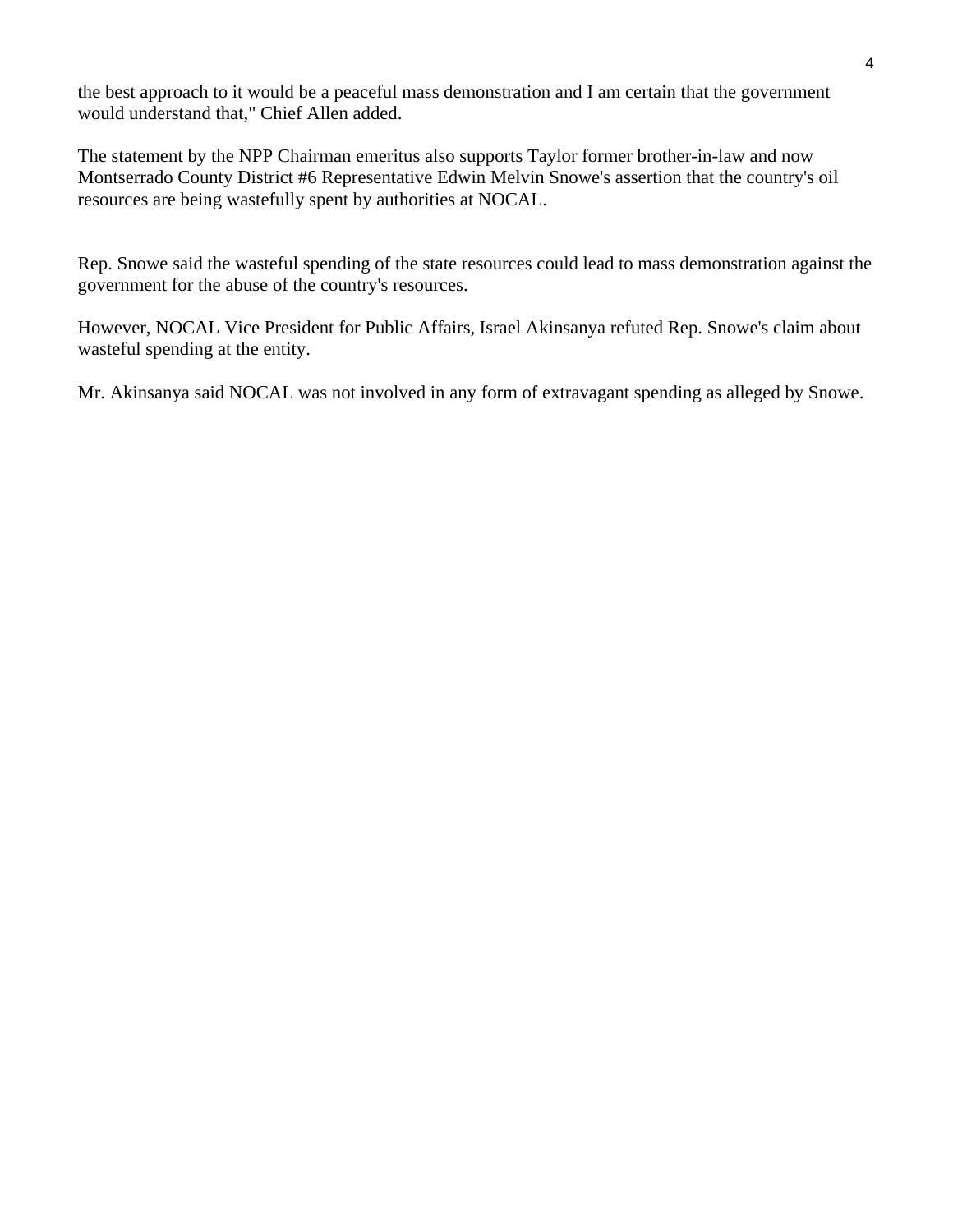# Associated Press Monday, 2 September 2013

#### **Cambodia: Workers at Khmer Rouge Tribunal Strike**

Nearly 200 staff members at the Khmer Rouge tribunal, which is supported by the United Nations, have gone on strike to demand wages that are several months overdue, a court spokesman said Monday. A majority of the court's Cambodian employees, including interpreters and translators essential to the court's functions, did not show up for work on Monday because their wages had not been paid since June, said the spokesman, Neth Pheaktra. Budgetary shortfalls, along with the defendants' advanced age and poor health, have raised concerns that the tribunal's trial may grind to a halt. A United Nations spokesman at the court, Lars Olsen, said the strike threatened to delay proceedings at the tribunal, which was set up to seek justice for atrocities committed by the Khmer Rouge in the late 1970s. An estimated 1.7 million Cambodians died under the Khmer Rouge as a result of forced labor, starvation, medical neglect and executions.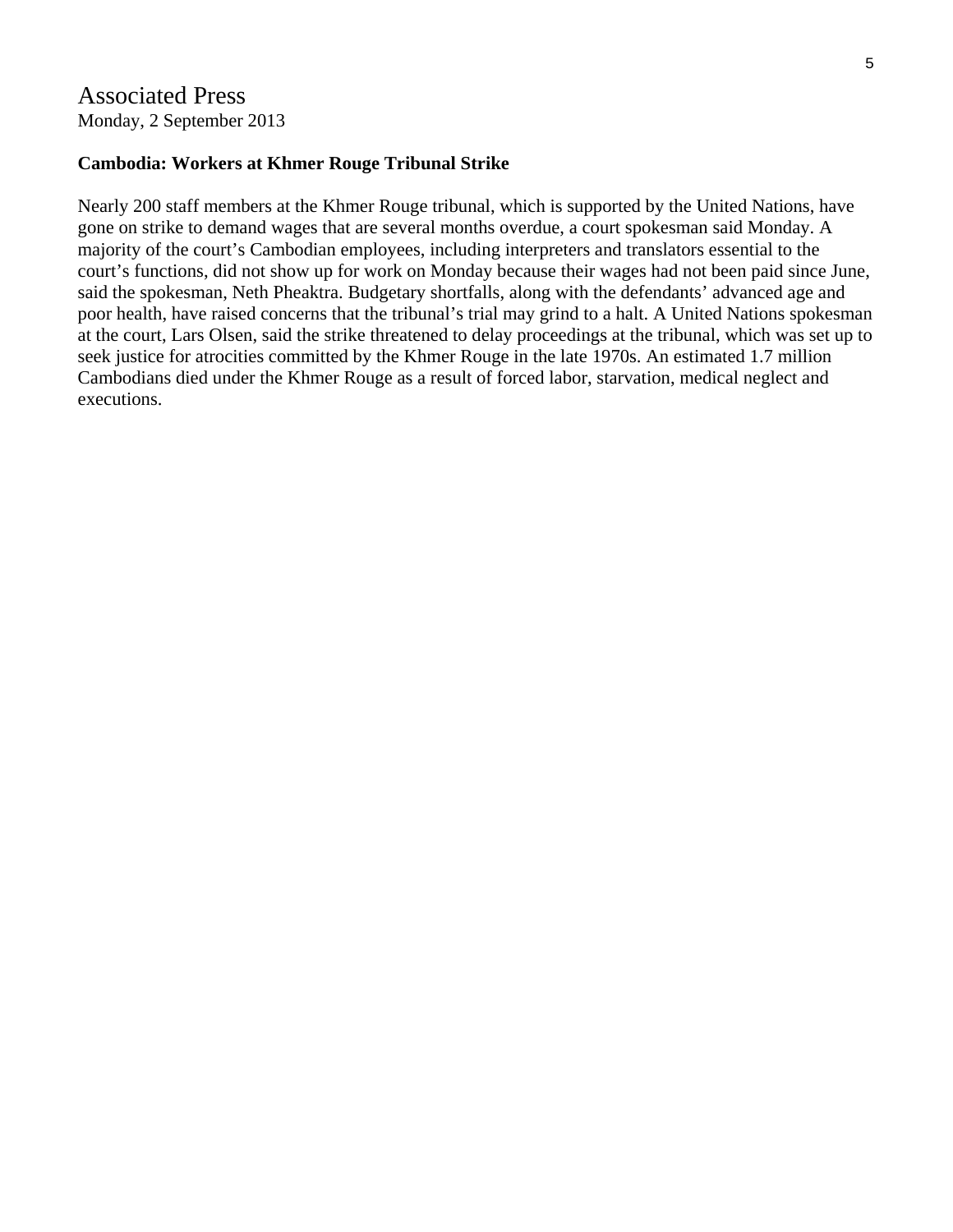# The Guardian Monday, 2 September 2013

#### **Khmer Rouge war crimes court threatened by pay dispute**

Strike by Cambodian staff paralyses court already hit by resignations and accusations of political interference

#### Reuters in Phnmom Penh



Former Khmer Rouge prison chief Kaing Guek Eav is the only person so far convicted by the Extraordinary Chambers in the Courts of Cambodia. Photograph: Ho/AFP/Getty Images

Cambodian staff at a Khmer Rouge war crimes tribunal have gone on strike as a funding crisis deepened at a court already bogged down by resignations, political interference and the frail health of its elderly defendants.

Two hundred and fifty Cambodians have not been paid since June at the UN-backed court, caught up in a standoff between donors and a government criticised for its lack of support for hearings into one of the darkest chapters of the 20th century.

The national component of the Extraordinary Chambers in the Courts of Cambodia (ECCC) had a shortfall of \$3m (£1.9m) in its annual budget, court spokesman Neth Pheaktra said, confirming that about 100 people have gone on strike and will not return until they have been paid.

Up to 2.2 million people – about a quarter of the population – died under the brutal Maoist Khmer Rouge regime from 1975 to 1979, many as a result of hard labour, torture or execution.

Under the agreement for the tribunal, the United Nations was to pay for international staff and operations, while Cambodia paid for the national side. But the government has been repeatedly criticised for its lack of support.

"We are very concerned about the possible risk of disruption to the judicial process through the strike by national staff," said UN spokesman Lars Olsen.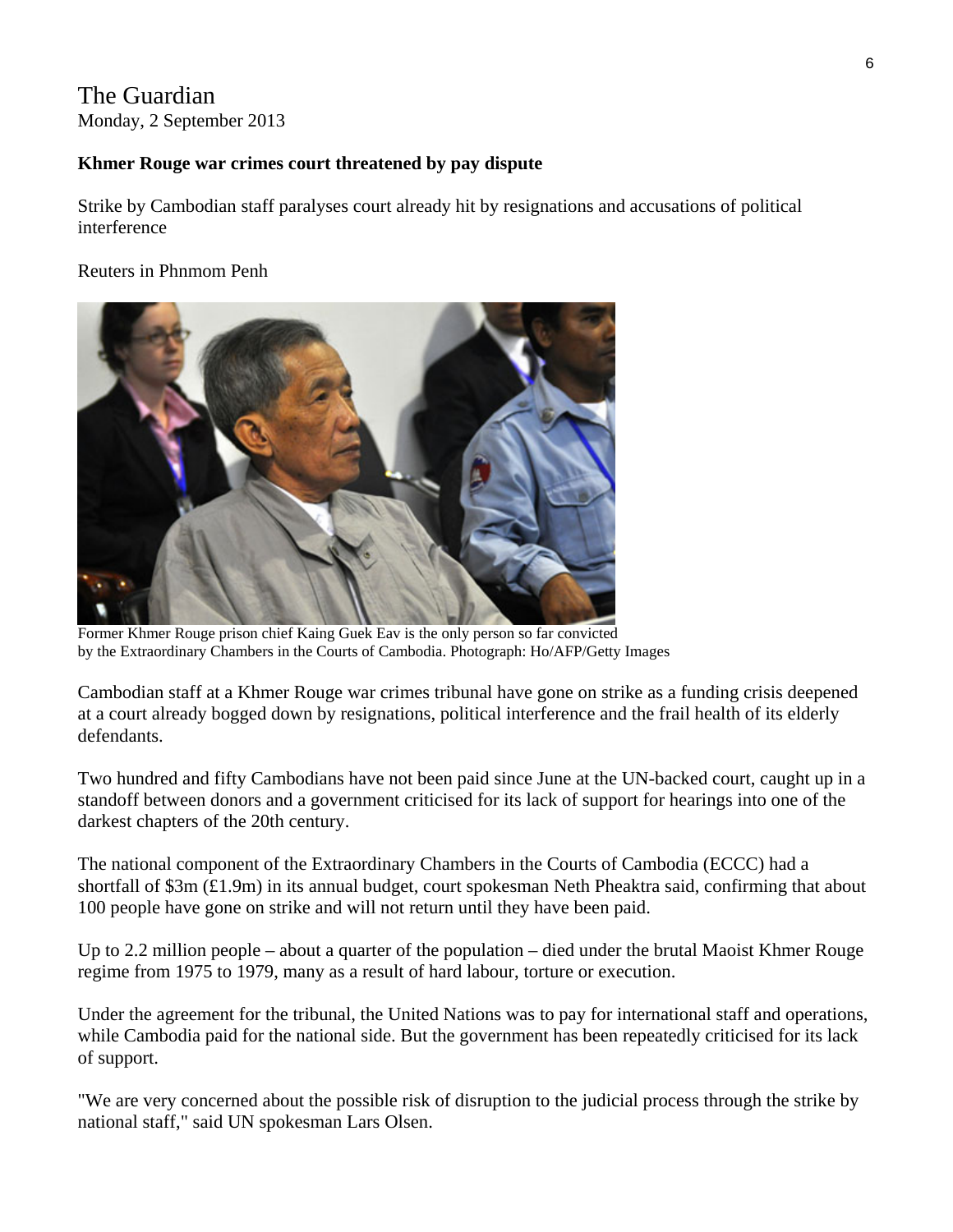The funding dispute puts the spotlight on the commitment of the government, which has been accused of interfering behind the scenes to undermine the court and limit the scope of investigations that could implicate powerful political figures.

The court, dogged from the outset by allegations of corruption, political interference and profligacy, had spent \$175.3m (£112m) by the end of last year. It has only convicted one prisoner, former prison chief Kaing Guek Eav, alias "Duch", who was jailed for life for the deaths of more than 14,000 people.

The government said on Monday it had already contributed \$16.9m to the court.

"If the ECCC is going to fail just because of a budget shortfall, the failure of the court is the failure of the United Nations, the failure of the Cambodian government and the failure of the international community as the whole," government spokesman Ek Tha said. "We hope the international community will not stand and watch."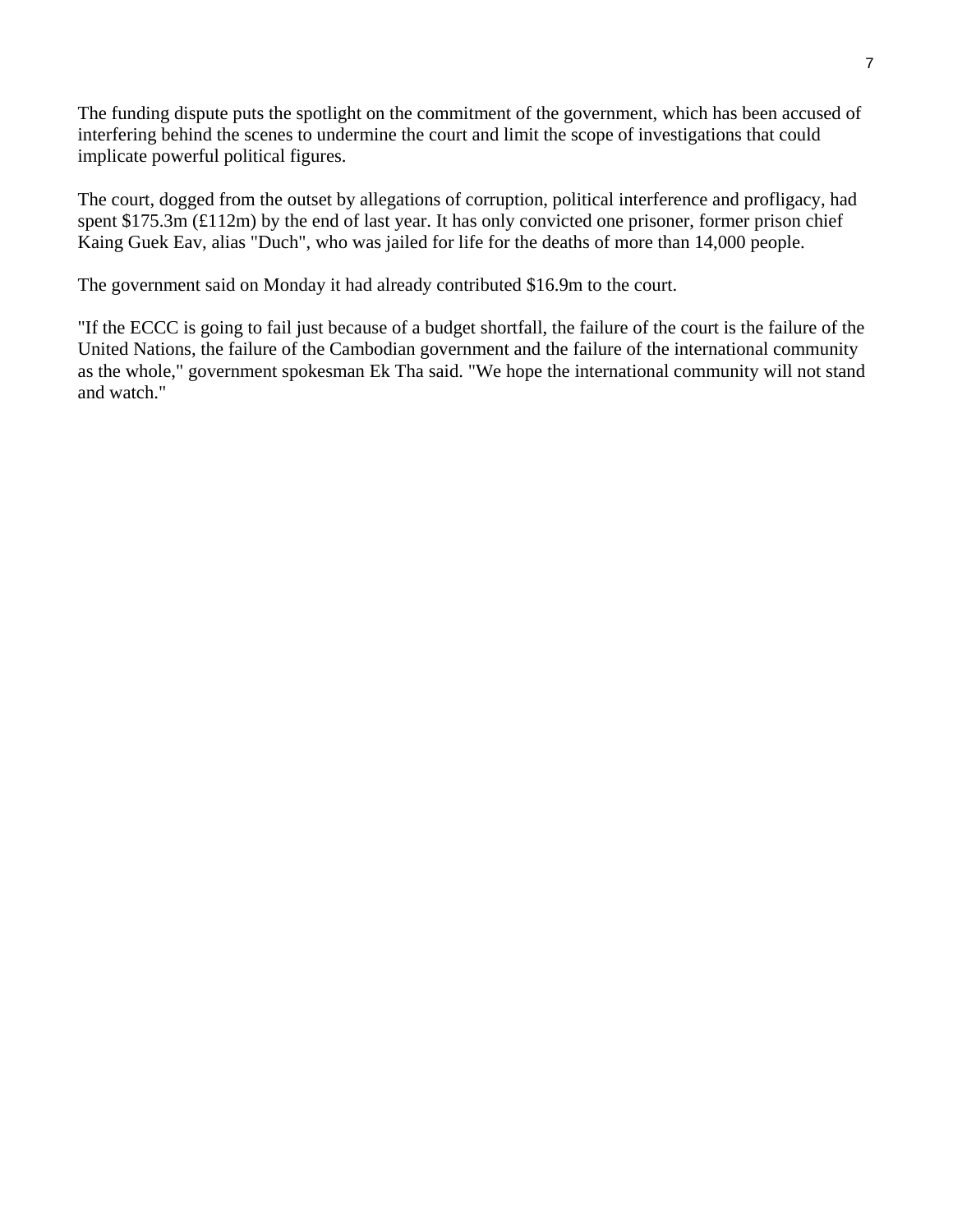# Newsweek Friday, 30 August 2013

#### **When Liberian Child Soldiers Grow Up**

#### By Clair MacDougall



A generation of girls fought in Liberia's brutal wars. What they tell their own children about the past will inform the country's future.

Mary Goll is asleep in a white plastic chair. Around her, in the modest bar by the sea that she owns, the sandy ground is flecked with cigarette butts and shiny cracker wrappers glinting in the dull morning light. Plastic bags that once held white rice have been stitched up to cover parts of the shambolic structure, made from odd, corrugated zinc plates and bits of chicken wire. Farther up the beach a cluster of canoes lie facedown by the water as if asleep. Mary's bar—known as Ma Mary—resembles a makeshift vessel that, carrying a motley crew and cargo, has crashed onto the shoreline and is slowly falling apart.

The morning light sharpens the contours of the bar. Mary, now awake, languidly gets up from her chair. She is dressed in a loose white tank-top that accentuates her broad shoulders and thick arms. A yellow piece of fabric with blue stars is wrapped around her waist. Her short hair is braided in cornrows.

A bare-chested young man comes into the bar, orders a shot of gana gana, a bitter cane juice known as "African whisky," swallows it without saying a word, then resumes his walk toward Cape Montserrado,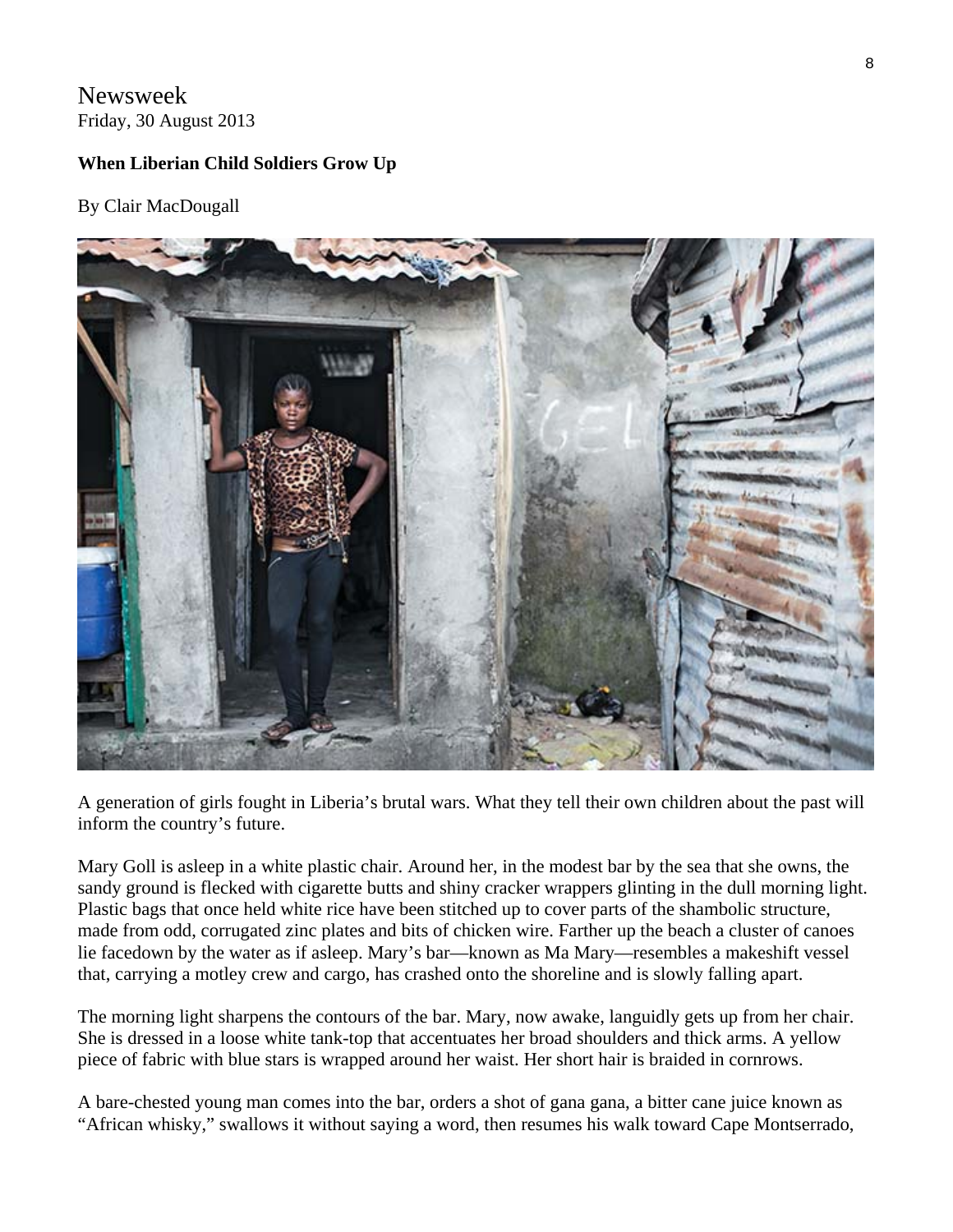where the first black immigrants from America landed in 1822, the vanguard of a settlement that eventually became the Republic of Liberia, its capital, Monrovia, named after U.S. President James Monroe.

This desolate stretch of land, where echoes of Liberia's past still play out, is known as Poto Corner in the local Liberian-English vernacular, meaning a place for those without use. It is situated within Monrovia's largest slum, West Point, on a peninsula home to migrants, fishermen, crack addicts, street kids, and many Liberians who, like Mary, fought and were displaced by the successive and complex civil wars that ravaged the country during most of the 1990s, pitting Charles Taylor and his militia, known as the National Patriotic Front of Liberia, against the repressive government of Samuel Doe. Taylor eventually gained control of most of the country and, following Doe's execution and a subsequent peace deal, became president in 1997. Two years later, though, the country slid back into civil war. The fighting lasted another four years.

Mary was 13 when she joined up on the side of the pro-Taylor government militias, and her scars tell the story of a girl who saw close combat. A bullet grazed her right knee during a fierce battle in northeastern Liberia near the border with Guinea. Puckered skin between her shoulders bears witness to a bullet that came dangerously close to her spine. And then there are the self-made markings of war: crude, roughly drawn tattoos that serve as totemic reminders of her deeds. An octopus spreads its tentacles across her lower back; another covers her right knee. The octopus is a "wicked animal," Mary says, and "I was wicked."

For three years, Mary fought in a civil war that became known around the world for its atrocities, often involving children and teenagers as both perpetrators and victims. Mary commanded about 30 boys and girls, women and men, attaining the status of women's artillery commander before being captured and forced to fight on the rebel side. She was 16 when the war ended.

When a Comprehensive Peace Agreement finally brought an end to the fighting in August 2003, she disarmed but peace did not follow. Like many of her generation, Mary has been unable to quiet the battles that still rage in her mind.

Neighboring Sierra Leone went through its own civil war when forces supported by Taylor sought to overthrow the government in 1991. That war ended in 2002. Last year a U.N.-backed tribunal for Sierra Leone sentenced Taylor to 50 years in prison for murder, rape, sexual slavery, the use of child soldiers, and other war crimes. The court is expected to make a ruling on his appeal in September.

A separate war-crimes trial has not taken place in Liberia, where Ellen Johnson Sirleaf has governed since 2006. Johnson Sirleaf has received international acclaim as the first elected female African head of state, but she was also an early supporter of Taylor during the civil war, and her government has proven disappointing to those who had hoped for a meaningful healing process. A 2009 report from the country's Truth and Reconciliation Commission included Johnson Sirleaf among those who should be barred from holding office for 30 years on account of her association with Taylor. But she refused to step down. Instead she apologized to the Liberian people for having been "fooled" by Taylor early on.

Over 38,000 children took part in the war as fighters, porters, ammo carriers, cooks, and sex slaves.

The country's reconciliation process was further damaged in the fall, when the Nobel Peace Prize-winning activist Leymah Gbowee resigned as head of the separate Reconciliation Initiative after sharply criticizing Johnson Sirleaf for nepotism and her failure to address present-day issues such as corruption. In a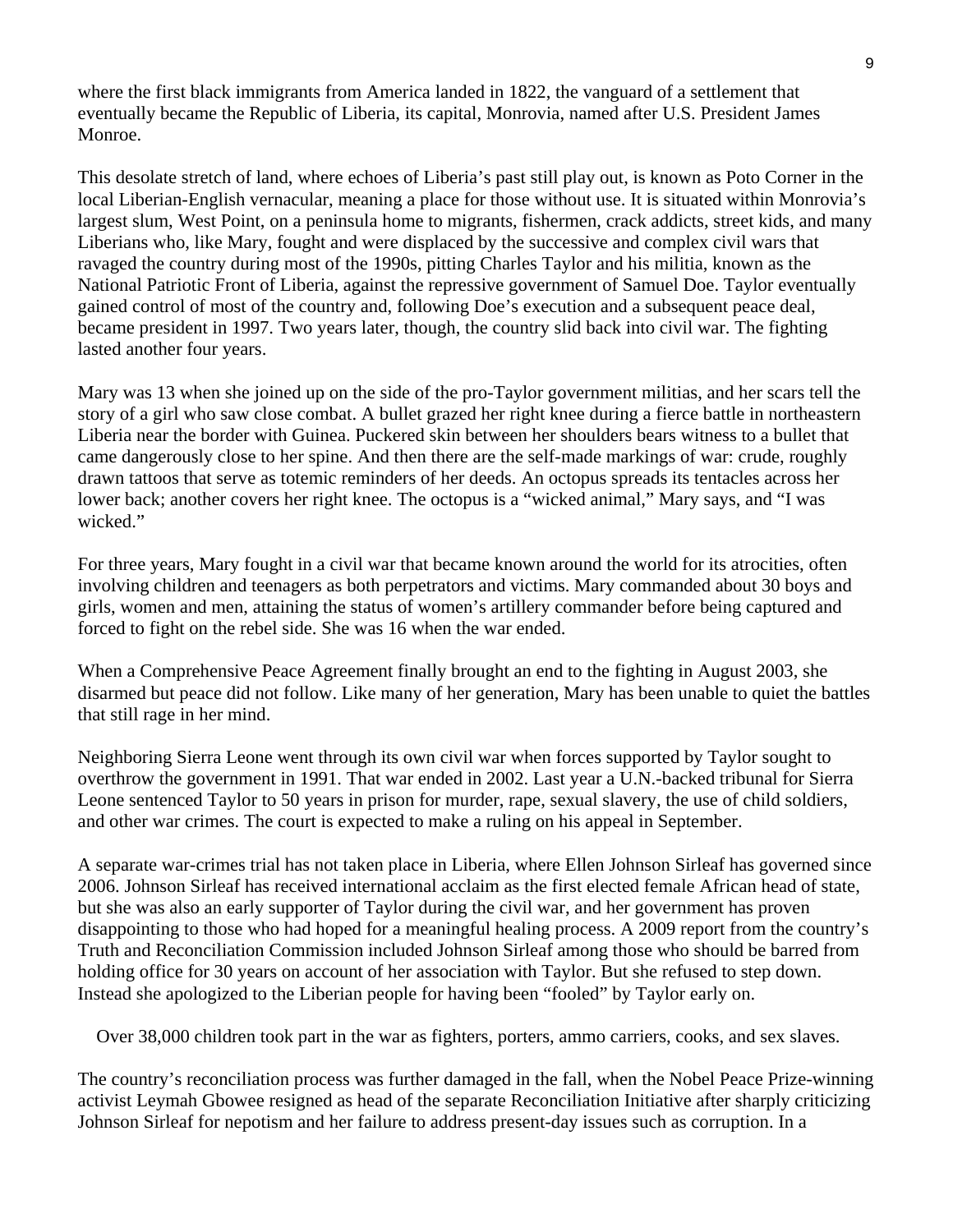statement, Gbowee referred to "differences in opinion on the pathway for national healing and reconciliation" as her reason for stepping down.

This June, the government launched a new roadmap that lays out an 18-year plan for reconciliation. But to date, only one of the many recommendations of the 2009 TRC report has been implemented, and though almost 10 years have passed since the end of the fighting that left more than a quarter million people dead, Liberia has yet to fully reckon with its history.

When I go to see Gbowee at a farm just outside Monrovia, where she is hosting a camp for disadvantaged youth, she says that if the country is to move forward, Liberians must not only focus on the injustices of the past but also look to the present. "We can't talk reconciliation from 1990 if we don't look at some of the issues of social justice now," she argues. "If you look around Monrovia, we have a very angry population. How do we start to address some of these things that are making people angry before we start to address some of the issues of the war? How do we address these issues simultaneously?"

A big part of the challenge is that many Liberians are former child soldiers. More than 38,000 children are estimated to have taken part in the war as fighters, porters, ammunition carriers, cooks, and sex slaves. What they saw and did—and what was done to them—is an unredeemable reality. But the future is still open. In fact, this is a crucial moment: Liberia's generation of child soldiers is now coming of age. And how they deal with their history is going to have major consequences for their country.

Mary tells me her story in a fragmented fashion over the course of several weeks, but ultimately weaves a narrative of overcoming great adversity: she chose to be a fighter, she disarmed, and now her life has turned around.

Yet her actions tell a different story. Like many former child soldiers, she is trapped between the past and the future, still unwilling or unable to let go of her wartime identity as a fighter, which, if nothing else, offered a sense of purpose and direction. She has a boyfriend and two children but has never married. The war taught her independence. "I'm the man for the family," she says. "I'm the man because I fought."

While she surrendered her arms years ago, Mary still has the swagger of a commander fiercely guarding her corner of the world. Homeless, crack-smoking teenagers and men known as gronna boys hang out near the bar, and Mary sometimes orders them to settle things "the gronna way"—to dole out beatings to customers who don't behave.

On this morning, a tall middle-aged man with bloodshot eyes walks in. Scrunching his face in pain, he asks for gana gana on credit. He has been here before. "Move your stink self from here," she yells in her Liberian-English, chin cocked out. The man walks away before she can push him out. "You have to have sharp mouth because the people, they love fighting [and are] quick to take weapon," she says. "You have to be careful."

Mary runs her bar with a 10-year-old girl whom she refers to as "the manager." Tiny with a dark, pretty, wide face, the girl works at the bar day and night, throwing shots of liquor into grubby tumblers. She also does most of the household chores and cares for Mary's 1-year-old daughter, Desire.

Mary says she adopted the young girl when she found her toward the end of the war—a baby, abandoned in an empty house. She calls the girl her daughter and claims to care for her, but one night, when the girl breaks a bottle of whisky while handling the wires to turn on the lights in the bar, Mary beats her to the ground and kicks her in the stomach as customers sit in silence, continuing to drink. "That little girl thinks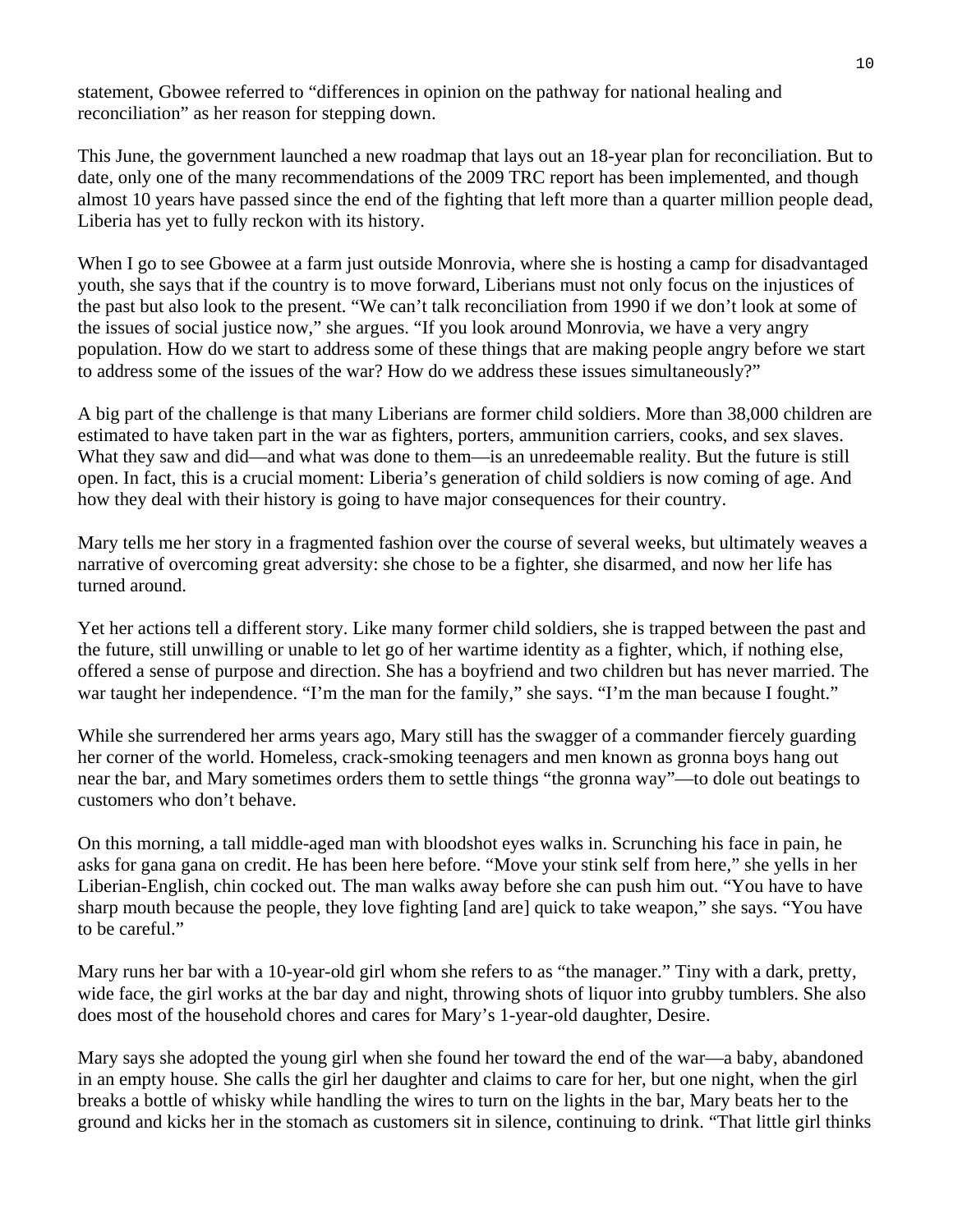she knows everything!" she yells. When I ask her about her violent outburst later, she defends herself, saying she was only trying to teach her a lesson and that she feared the girl would electrocute herself by fumbling with the wires.

But violence is clearly visceral, Mary's first response. At one point, walking through a market, she attacks a man, believing he has called her a beggar. Over and over again, she smashes his head with a motorbike helmet while threatening to cut him up and drag him out to her beach where they can settle it "the gronna way." After bystanders break up the fight, Mary calls the police and, greasing the palm of a policeman with 100 Liberian dollars, gets the man locked up. "He can't fight, he can only scratch," she says later. When I ask her why she got into the fight in the first place, she says that because of her past serving as a commander in the war she is "his superior." "People like that, during the war, they stay hiding," she says.

In the aftermath of the wars, the government and Western aid agencies created programs to help former child soldiers reenter society, but many have been unable to build normal lives—especially the girls and women whose soldier past is seen by Liberian society as more of a transgression.

While many male commanders negotiated government positions after the war, female combatants were largely excluded from the process. Today many of the women who went to war are shunned and live in slums, scraping by for survival, often by prostituting themselves for a few dollars. Leena Kotilainen from the University of Turku in Finland, who is conducting a study on the reintegration of former girl soldiers, found that almost half of those she interviewed were involved in prostitution, most of them in ghettos throughout Monrovia. "Some of them are so destitute and disempowered that they don't believe they are human beings anymore," she says.

Former female combatants find it more difficult to get married, have families, and reintegrate back into society because they are seen as unfeminine, tainted, and depraved, says Irma Specht, an anthropologist who has studied the issue since the end of the war. "Girls who [fought] alongside boys in the bush are not regarded as decent. They have crossed the line of femininity, the norms in society on how women should behave. They are generally not regarded as potential candidates for marriage, and most employers are reluctant to hire them," says Specht. As a result, "they live in ghettos and hide their past."

Mary will half-brag about her own cruelty and then, moments later, appear tormented by the horror of what she did. Her sense of guilt isn't fully formed; it appears only partially realized.

The third in a family of seven, Mary was just 2 years old when Taylor's militia set off the first civil war. Born in the rural town of White Plains just outside Monrovia, Mary was a child of conflict: she knew how to drop to the ground during crossfire and how to wait out violence in the surrounding scrub. Her mother, Patricia, sold grilled fish and ran a small video club to make ends meet. She had split from Mary's father, Amos, because of "girlfriend business," as Patricia puts it, and 9-year-old Mary was sent to live with her father and his new wife to ease the financial burden on her.

Mary says her stepmother abused her and took her out of school to sell chicken on the streets. She was also made to do most household chores, fetching water and pressing clothes with a coal iron before school. When she was disobedient, she says, her father and stepmother would tie her elbows together and rub hot pepper in her eyes, leaving her in the sun to suffer.

"Mary from her birth has been a bad kind of li'l girl," her father tells me one day at a bodega near his home. He is ashamed of his daughter, he says, and wants her to reform. She should leave her beach bar,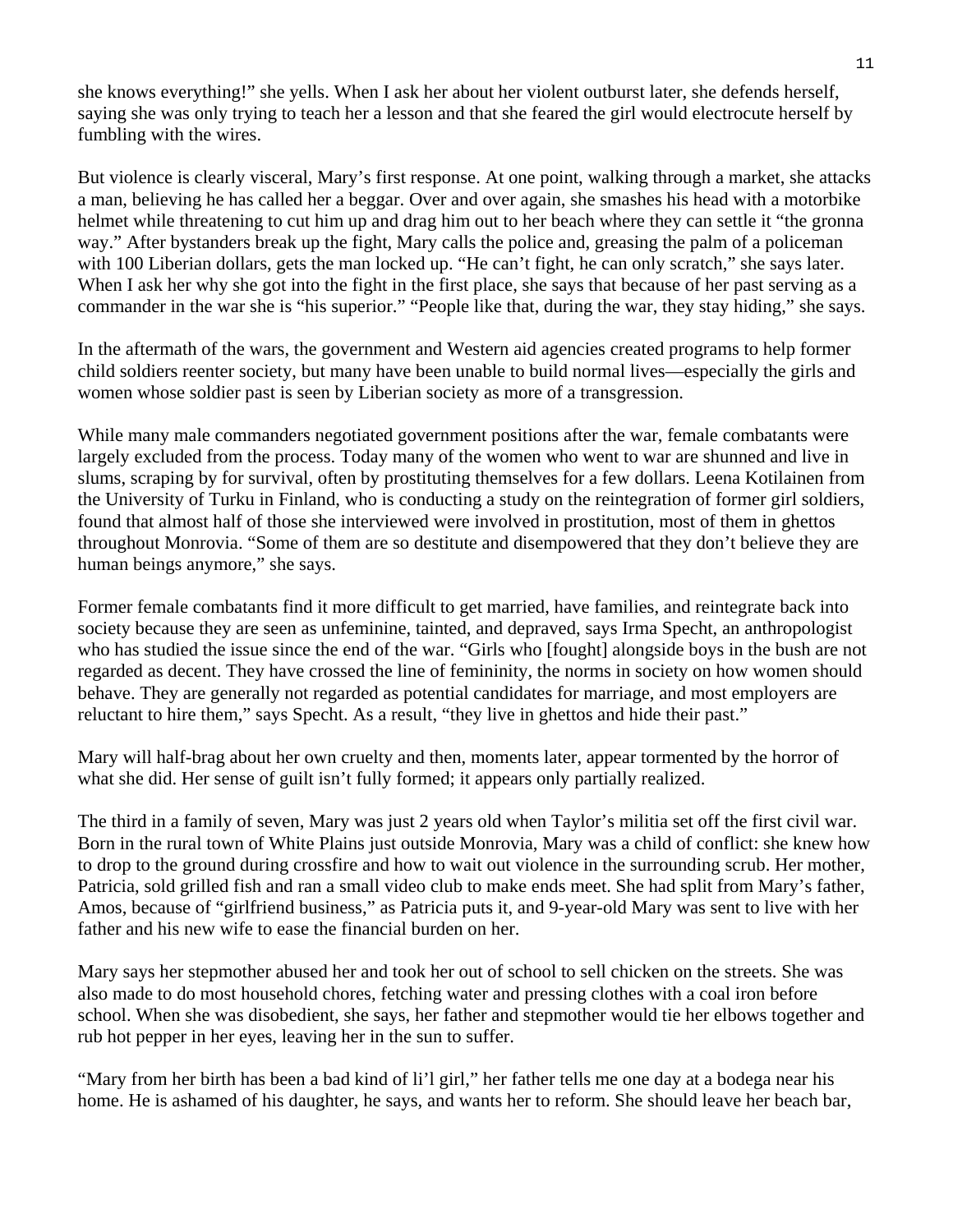sew herself some nice dresses, and come with him to church, he says. (When asked about her father, Mary simply says he is "useless" and "insincere"—a sentiment echoed by her sister.)

Effectively orphaned, Mary went to stay with her grandmother in a quaint little housing community of brightly-colored worker cottages just outside Monrovia. But to Mary, who had grown accustomed to fending for herself and who supported herself by sometimes turning tricks, her grandmother's way was far too strict.

At 13, Mary became pregnant. The father was a handsome man she had watched play basketball in the moldy concrete ruins of the local community center. He was 25 and not prepared to be a father. (Today he lives in Boston and has some contact with her family, though Mary refuses to speak to him.)

Mary named her newborn Courage to help her find courage in God, but her mother took the baby girl away two weeks after she was born. Mary says she didn't mind. She knew she was too young for "baby business." And she had other plans.



In 2000, Mary's mother decided that she and her children would escape the war by going to Ghana. But Mary was having none of it—and hid until they departed. Having just given birth to her daughter and seen her taken away, she wanted to escape her family. "I thought it better I go to the bush and fight," she says. She also joined for "advantage," she says, for protection and benefits. She had observed the power the soldiers enjoyed—and how they abused it, beating the men and harassing the women. She wanted their power, their air of being inviolate and untouchable.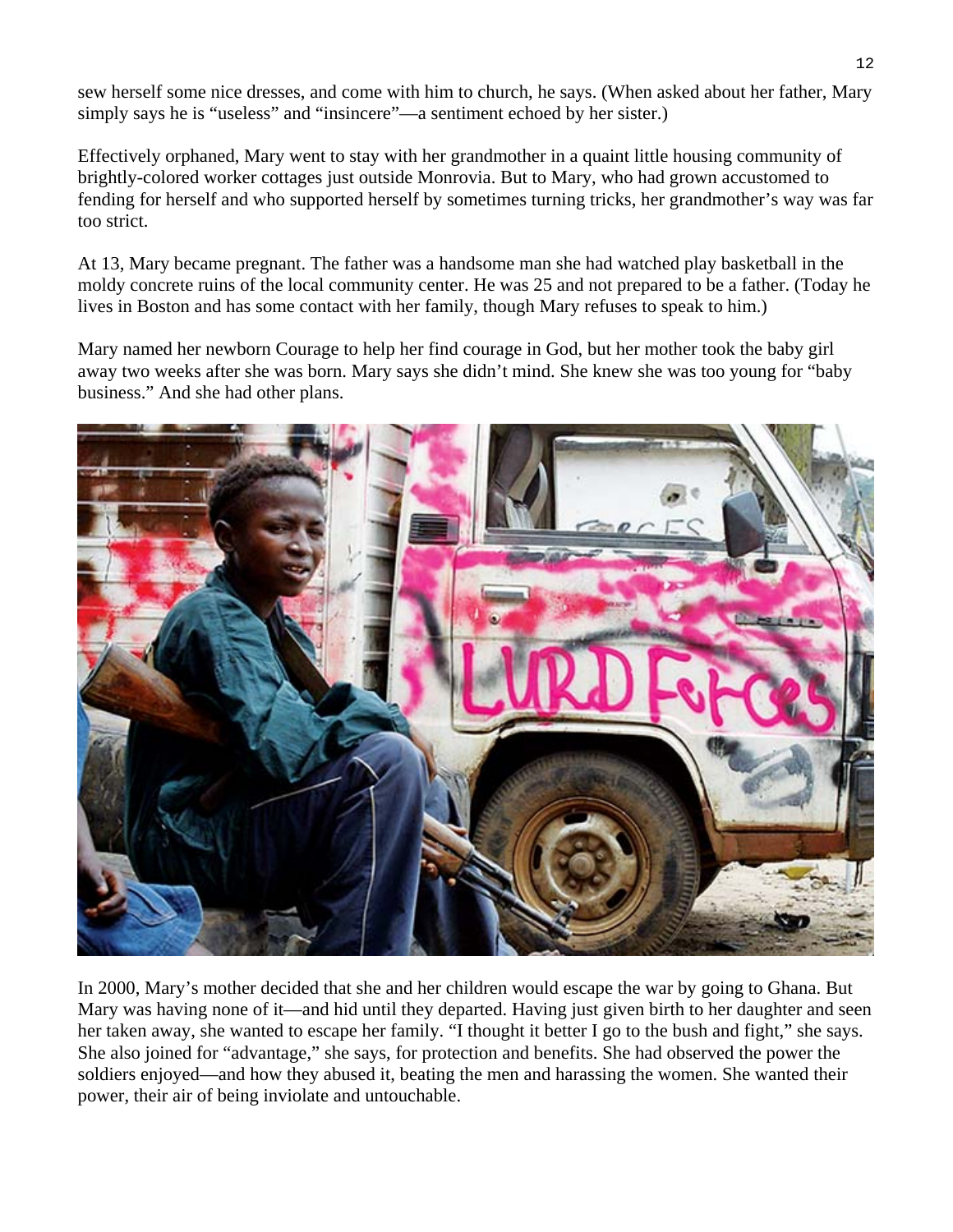As a younger child, Mary had seen a tall, strong-looking woman in fatigues standing outside the training barracks in downtown Monrovia, and her air of strength, control, and discipline left an indelible impression. She began to imagine herself a soldier in a national army or volunteering to become a U.S. Marine, marching along in a neat uniform.

One afternoon, she set off to meet Larry Mulvey, a local commander who was headquartered in a house on Somalia Drive, a dusty road lined with sad-looking palm trees. When the small girl, dressed in a yellow tank-top and a short black skirt, told him she wanted to join the government Army, he readily agreed. Without saying goodbye to her grandmother, she left a week later on the back of a green pickup truck. She was taken to Camp Jackson in Naama, where she was taught basic target training and how to handle firearms. Discipline was a problem, though, and Mulvey named her "Disgruntled" because she was rude and wouldn't take orders.

During her first foray to the front lines, she served under the command of another woman, nicknamed Tina Girl, who eventually became her friend. At first, the crackle of gunfire and pounding of rocketpropelled grenades made Mary tremble, but she says her fears subsided as she watched Tina Girl fight. "She was brave," she says, "and I was [following in] her footsteps." (After the war, Tina Girl died of an overdose in a derelict cemetery in downtown Monrovia where many former combatants slept in old graves.)

For three years—her most formative teenage years—she fought in a war so brutal it almost defies belief. One study of the mental-health effects of the intertwined wars in Liberia and Sierra Leone found that atrocities included "intentional hacking off of limbs, carving the initials of rebel factions into victims' skin, slaughtering pregnant women to bet on the gender of the unborn child, and use of young girls as human sacrifices. Numerous people have reported that they were forced to cut, cook, eat, and serve human flesh and internal organs, including those of their own parents and infants. Countless numbers of children and teenagers were forced to watch the torture, rape, and brutal murders of their parents and siblings. In many cases, family members—including children—were forced to rape, murder, and mutilate each other. During these acts, victims were forbidden to show any emotion, or, in many cases, were commanded to laugh. In some instances, people who shed tears in response to these atrocities were punished by being permanently blinded." Violence against women was so endemic during the civil war that some surveys suggest that between 60 percent and 90 percent of Liberia's girls and women were raped.

In a study on child soldiers in neighboring Sierra Leone, Theresa Betancourt, an associate professor at the Harvard School of Public Health, found that girl soldiers, while often also victims themselves of sexual abuse, were as likely as the boys to have been involved in the injury and killing of others. But Betancourt found that the psychological toll was greater on girls, who had significantly higher levels of depression and anxiety than boys did.

Yet little attention has been paid to the experience of these girls. As Rosana Schaack, who heads one of the few programs aimed at former female child soldiers, puts it, after the war "when you said child soldiers, everybody looked at the boys."

Mary recalls that she would cut off ears and fingers of those her unit captured. She and her soldiers even skinned a prisoner. But it is not these atrocities that appear to keep her awake at night. What troubles her is the recollection of an order she gave her soldiers to gang-rape a woman who had been caught, seemingly spying on their position.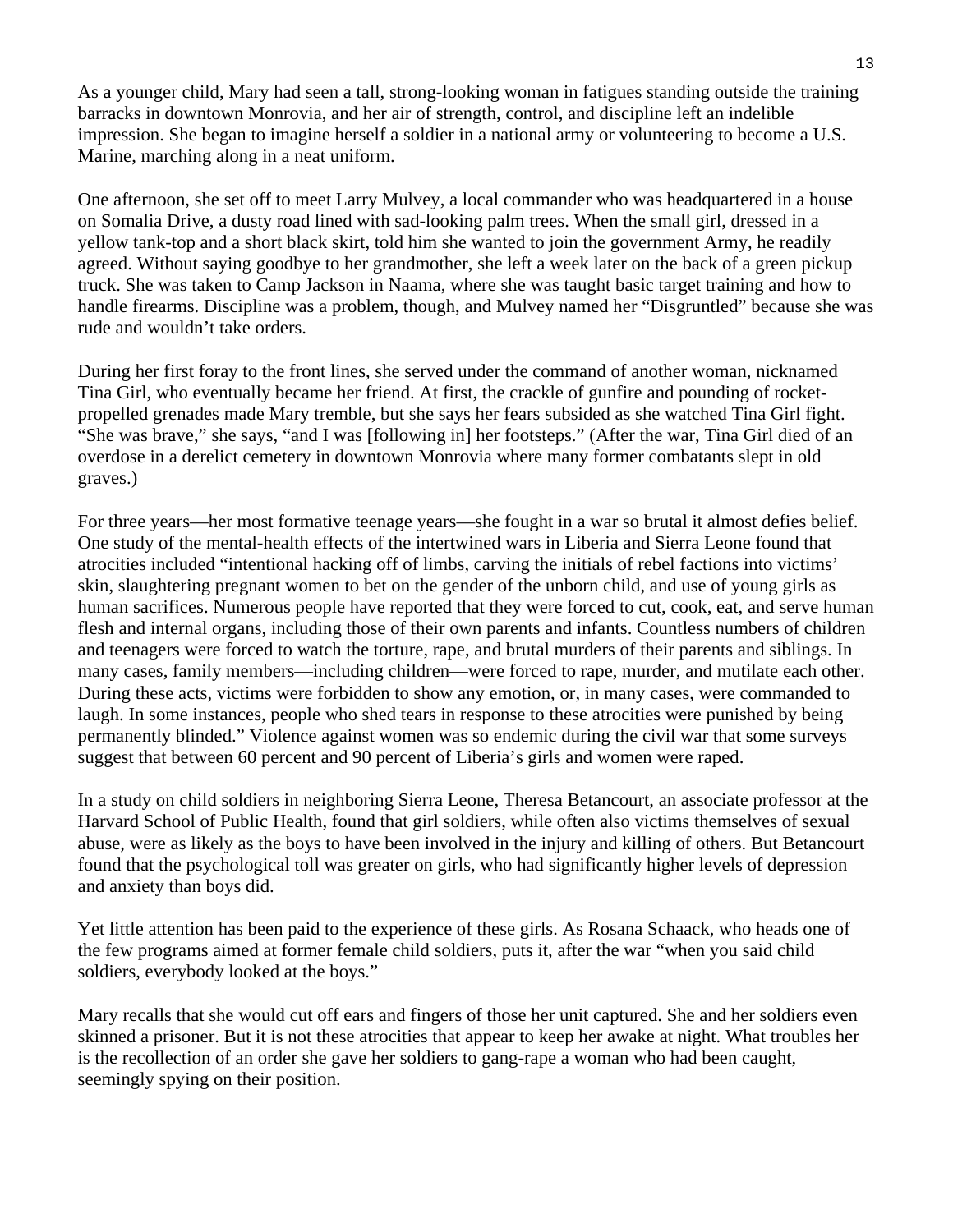Mary can't quite explain why this is worse than flaying someone, but she identified with the woman. And perhaps her prisoner's helplessness reminded Mary of her own.

One day in 2003, her unit came under heavy fire from LURD (Liberians United for Reconciliation and Democracy) rebels and began to retreat but was caught in an ambush. Three girls were killed when they tried to fight their way out. Along with two men, Mary surrendered. For days, they were beaten, humiliated, and jailed. Eventually they were forced to join the rebels.

For several months, Mary fought for the other side—a fact that doesn't seem to trouble her much today. Identification with any political cause was never the point. And when the rebels advanced on Monrovia for a final push, she recounts a celebratory mood. "The looting was too much, so the enjoyment was sweet," she says. In the final days of the war, during the last battle for the capital, she managed to escape and run home to West Point.

After handing over her AK-47 and her RPG launcher during a disarmament drive, Mary returned to what she had known before the war: life on the streets, drugs, and prostitution.

When Schaack, a soft-spoken Liberian social worker with the evangelical humanitarian group Samaritan's Purse, approached her in late 2003, just months after the ceasefire, Mary told her: "Move from here that shit. The whole day you passing around and lying to people." But after a while, Schaack managed to persuade Mary and eight other girls to live for nine months at a Christian mission where they received counseling as well as courses in pastry making and tie dying.

The stay at the mission helped Mary kick her habit of smoking marijuana, and these days she doesn't hustle for money. "I've moved my life forward," she says. Schaack believes it's an upward trajectory that will continue if Mary can just leave West Point. She has faith in the young woman and has nicknamed her "Bright Future."

But Mary is less certain of her prospects. She says the bar is an anchor—it earns her about \$45 a month, a princely sum in the slum—and she feels safe here, among her own people. "When I around them, no one can do nothing to me," she says. "So for me to leave from this area would be too hard."

And while Mary speaks about Schaack with affection, she says neither aid groups nor the government has done much for her or the other women who fought alongside her.

Mary's daughter Courage is graduating from elementary school. At 13, she is the same age her mother was when she got pregnant, left her family, and went into the bush to fight. Mary was reunited with her younger daughter, Desire, when Patricia, her mother, returned from Ghana in 2008, but Patricia will not allow Courage to live with Mary in West Point. "I don't feel it is a good place for children to grow up," Patricia tells me as we sit under a tree outside her home in Barnesville. "Even the little girl that is there, I want to take her … That place is too full of former combatants … That is why I took Courage, and I can't give her back to her."

In Liberia, graduations are big, noisy affairs, with food, alcohol, and dancing—an important ritual because school so often in the past was interrupted by fighting—and Mary has been saving for months for the occasion. "I want for her to be proud of me," she says. "I don't want to be like my father."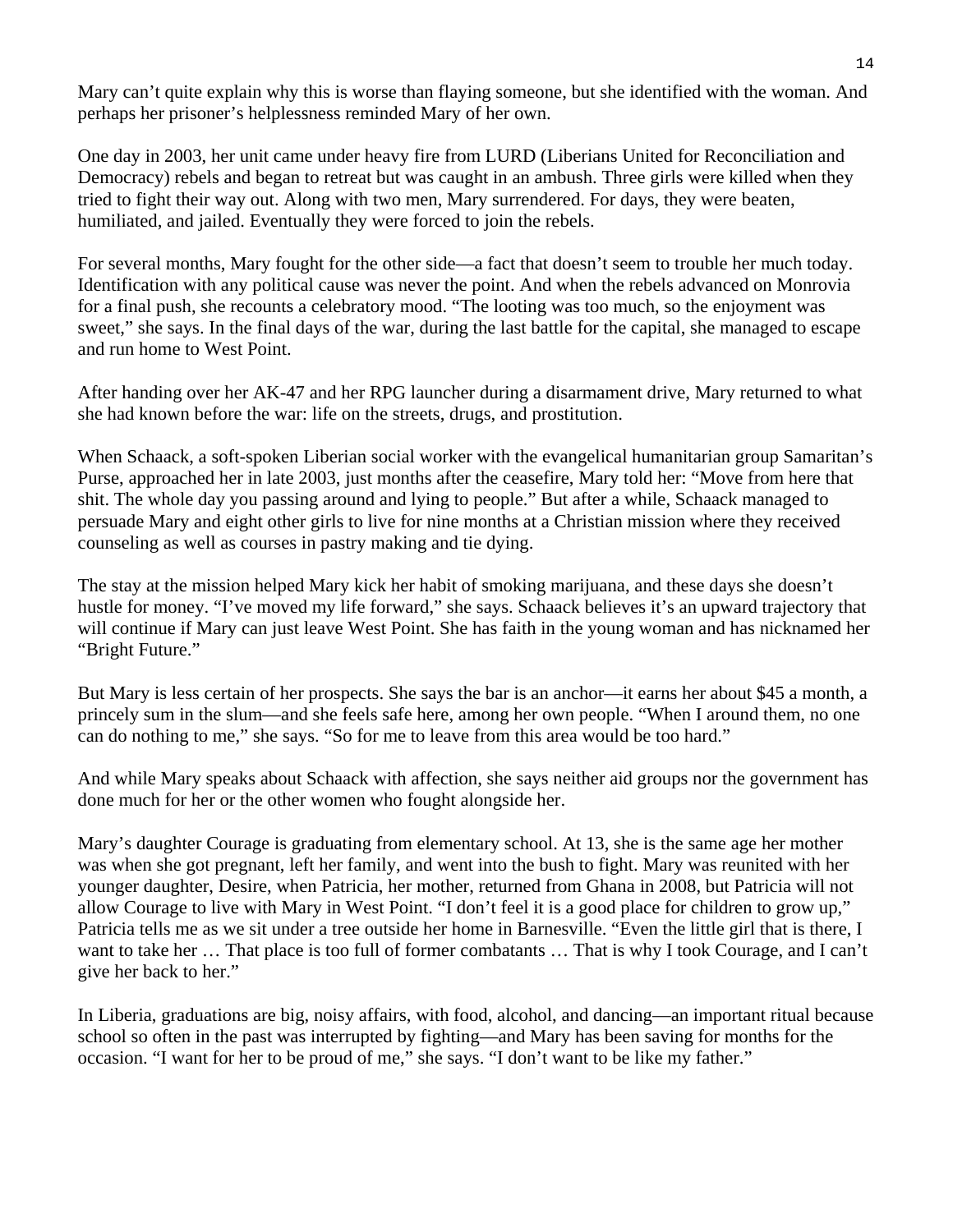On the evening of her graduation, Courage is strutting around in a bobbed wig and a backless pink-andblue-striped halter-top, short denim skirt, and shiny black shoes. Children dance while adults, reclining in their plastic chairs, chat and enjoy their drinks.

Though she has paid for the party, Mary is not there. She is having her own party a few miles away at Ma Mary's. She doesn't want her gronna friends embarrassing her daughter with their bad manners, smoking, and cursing.

Having retreated to Ma Mary's, where she feels safe, she surveys the remains of the party: the food is gone, and the bar is almost dry. A lone fluorescent lightbulb shines starkly, defining the silhouettes in the bar. Mary notices a jumble of empty bottles on the table and starts to curse. It is her daughter's graduation, and she has only a bottle of Club beer to toast with. She throws her head back for a swill. The music is still playing as night falls on Poto Corner.

*From our Aug. 30, 2013, issue; When Liberian Child Soldiers Grow Up.*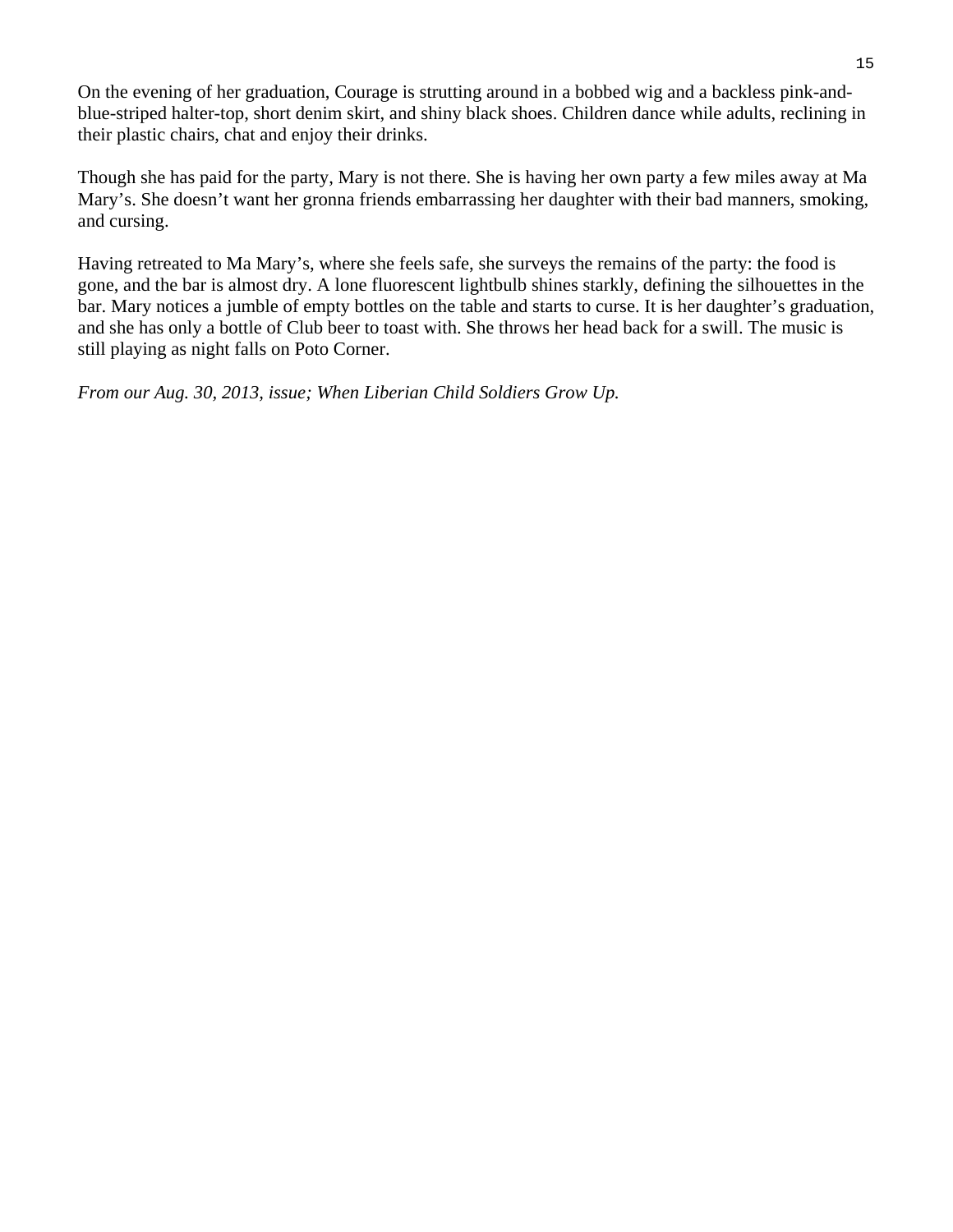# Human Rights Watch

Monday, 2 September 2013

#### **Kenya: Q&A on The ICC Trial of Kenya's Deputy President**

The trial of Kenya's deputy president, William Ruto, and his co-defendant, the radio broadcaster Joshua arap Sang, is scheduled to begin at the International Criminal Court (ICC) on September 10, 2013. A three-judge trial chamber sitting in The Hague will hear the case.

The men face crimes against humanity charges for their alleged roles in murders, deportation or forcible transfer of population, and persecution during Kenya's 2007-2008 post-election violence. Ruto, who was a member of parliament at the time, will be the first senior Kenyan politician to stand trial for crimes committed during the violence.

"Kenya's leaders broke their promises to hold national trials, which obliged the ICC to step in as a court of last resort," said Elizabeth Evenson, senior international justice counsel at Human Rights Watch. "As the trial begins, we should focus on the crimes committed more than five years ago and Kenya's failure to afford justice to the victims who lost so much."

The trial of Kenya's president, Uhuru Kenyatta, in a related but separate case, is due to start at the ICC in November. Ruto and Kenyatta were on opposite sides of the political divide in 2007-2008 and are accused of organizing attacks against one another's supporters. They were elected in March 2013 on a joint ticket.

The 2007-2008 violence followed what was widely perceived as a rigged presidential election. At least 1,100 people were killed and as many as 650,000 people forced from their homes. Thousands were injured. The scope of sexual violence committed at the time is still not fully known. The ICC stepped in to investigate in 2010 after Kenya's then-leaders broke repeated promises to hold those responsible to account in national trials.

Ruto, Kenyatta, and Sang are not subject to arrest warrants, having cooperated with the court until now, and have pledged to continue voluntarily appearing before the ICC. The Kenyatta government has repeatedly tried, since taking office in April, to seek the support of regional leaders and political bodies – including the United Nations Security Council and the African Union – to end the ICC's cases. This undermines its stated commitment to the court.

For additional information about the Kenya cases, please see "Kenya: Q&A on Recent Developments on the International Criminal Court" (April 2013), "Kenya: Q&A on Pre-Trial Hearing in Second ICC Case" (September 2011), "Kenya: Q&A on Pre-Trial Hearing in First ICC Case" (August 2011), "ICC: First Appearance of Kenya Suspects" (April 2011), and "Kenya: Q&A on Kenya and the International Criminal Court" (January 2011).

#### **1.What is the case against Ruto and Sang about? What crimes are they charged with?**

William Ruto and Joshua arap Sang are charged with the crimes against humanity of murder, forcible transfer of population or deportation, and persecution, stemming from their alleged involvement in an attack on perceived supporters of former President Mwai Kibaki's Party of National Unity (PNU).

According to the International Criminal Court (ICC) prosecution, perpetrators destroyed houses and businesses identified as belonging to members of Kikuyu, Kamba, and Kisii ethnic groups thought to be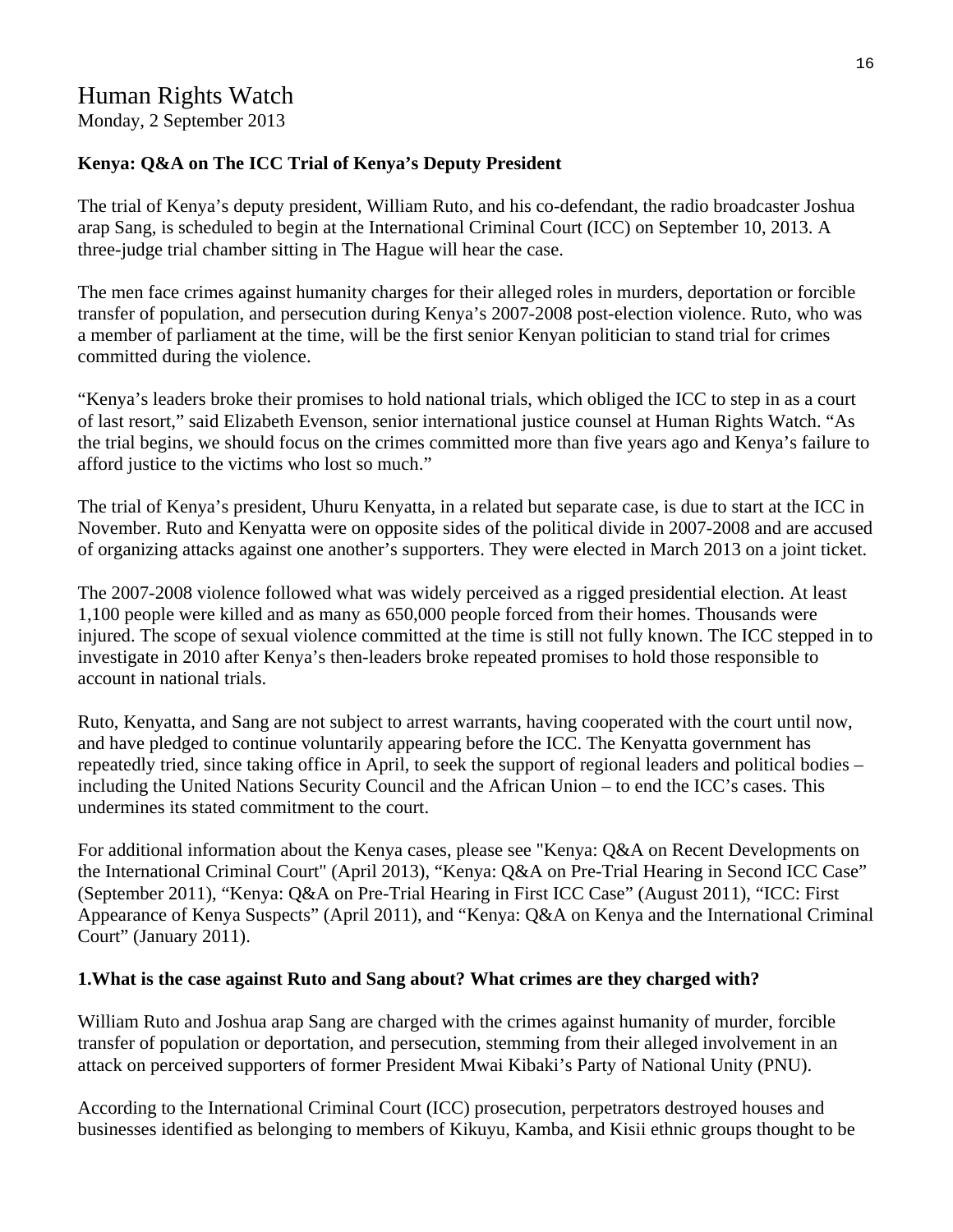PNU supporters, killing over two hundred people and injuring over a thousand more and forcing hundreds of thousands to flee. Five specific incidents occurring between late December 2007 and mid-January 2008 in Kenya's Rift Valley form the basis for the charges.

The prosecutor contends that Ruto along with others, and supported by Sang, worked for up to a year before the election to create a network to carry out the plan, and that this network was activated when the election results in favor of Kibaki were announced. The goals of the plan, the prosecutor alleges, were to punish and expel from the Rift Valley people perceived to support the PNU, and to gain power in the province.

Ruto at the time was a member of parliament and a senior member of the Orange Democratic Movement (ODM), the party of Kibaki's principal challenger, Raila Odinga. Sang was a radio host on the Eldoretbased Kass FM. The prosecutor will seek to prove at trial that Ruto created and supervised the network's implementation of attacks, while Sang incited and then helped coordinate attacks by disseminating coded messages through his broadcasts.

The defendants are not required to set out their case in advance of trial. The Ruto defense has indicated that it intends to prove that prosecution witnesses colluded with one another and with the support of "international and domestic Kenyan organizations" to fabricate evidence.

The ICC prosecutor had initially sought charges against a third suspect in this case – Henry Kiprono Kosgey, then also a senior ODM member of parliament – but a pre-trial chamber found insufficient evidence to send the case against him to trial.

#### **2. What is the case against Kenyatta about? What crimes have been charged against him?**

Uhuru Kenyatta is charged with committing the crimes against humanity of murder, forcible transfer of population or deportation, rape, other inhumane acts, and persecution. The prosecutor will seek to show that Kenyatta enlisted the Mungiki, a criminal gang, to carry out attacks on perceived ODM supporters in and around Nakuru and Naivasha towns during the last week of January 2008. During these attacks, allegedly organized in response to attacks on PNU supporters in other areas of the Rift Valley, the prosecutor alleges that Mungiki and other pro-PNU youth – some transported to the Rift Valley from other parts of Kenya – killed, raped, and injured (including through forced circumcision and penile amputation). They also allegedly looted and destroyed properties and displaced thousands of people.

#### **3. Why aren't any of the accused facing arrest warrants?**

All three defendants in the ICC's Kenya cases are subject to voluntary summonses to appear.

These may be issued at the ICC in the place of arrest warrants, where the judges consider that a warrant is not necessary to ensure the person's appearance before the court.

Like an arrest warrant, an ICC summons to appear contains the crimes an individual is alleged to have committed and triggers proceedings that may bring a case to trial. But unlike an arrest warrant, the summons imposes only an obligation on the individual to appear before the court in The Hague; a summons does not impose any obligation on the authorities in Kenya or any other ICC state party to arrest the person. If the accused fails to appear or does not comply with any conditions listed in a summons, the pre-trial chamber may decide to issue an arrest warrant. All the accused have complied with their summons to date.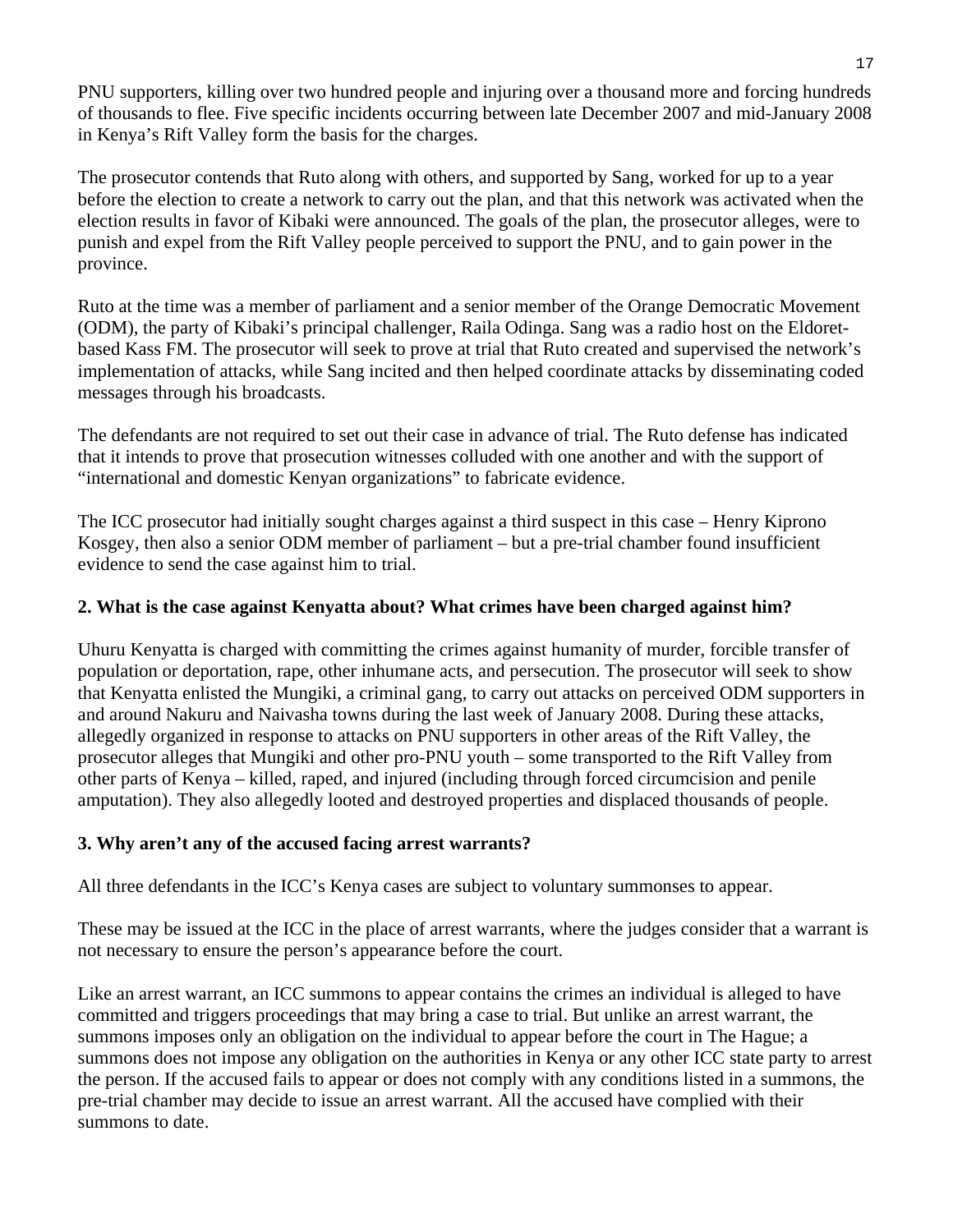#### **4. Will Ruto be required to attend the trial in person?**

Yes, for the time being. In June 2013, the trial chamber excused Ruto from personally appearing before the court for considerable potions of the trial. The trial chamber by a 2-1 majority found that although ICC defendants have a duty to appear in person, the need to accommodate Ruto's responsibilities as deputy Kenyan president justified an exception to this rule. The chamber required Ruto to attend certain hearings including the trial's opening, closing, if victims present their views in person, and the delivery of the judgment.

The decision is not final, however. The trial chamber, by a different majority, granted the prosecution leave to appeal and a decision is still pending from the ICC's appeals chamber. The appeals chamber decided in August 2013 that Ruto will be required to attend all sessions of the trial until it renders a final decision on the appeal.

#### **5. What did Human Rights Watch's research show about the Kenyan post-election violence?**

In January and February 2008, Human Rights Watch researchers were on the ground documenting the post-election violence as it unfolded. Human Rights Watch conducted more than 200 interviews with victims, witnesses, perpetrators, police, magistrates, diplomats, Kenyan and international nongovernmental organization staff, journalists, lawyers, businesspeople, local government officials, and members of parliament across the country, from all major ethnic groups.

Human Rights Watch documented essentially three patterns of violence. First, members of the Kenyan police forces responded to demonstrations and riots with excessive force in some areas. They fired on unarmed demonstrators and bystanders to break up riots, and to keep people away from demonstrations. In other areas, the police did nothing as mobs committed acts of brutality. The Commission of Inquiry into Post-Election Violence (CIPEV), also known as the Waki Commission, found that of the more than 1,100 people killed during the violence, 405 were shot fatally by police. An additional 557 individuals were injured by police gunfire.

Second, mobilized opposition supporters – especially in the Rift Valley and the informal settlements of Nairobi – attacked those they assumed had voted for Kibaki and his PNU. The victims were predominantly Kikuyu, Kenya's largest ethnic group, reflecting an ethnic dimension to the violence. Around Eldoret, local ODM mobilizers and other prominent individuals called meetings during the election campaign to urge violence in the event of a Kibaki victory. In the days that followed, attacks were often meticulously organized by local leaders.

Third, Kikuyu militia carried out reprisal attacks on members of ethnic groups seen to be associated with the ODM. In Naivasha and Nakuru in the southern Rift Valley, PNU mobilizers and local businesspeople called meetings, raised funds, and directed youth in their attacks on non-Kikuyus and their homes.

Human Rights Watch has consistently called for those behind the attacks to be held to account, and for investigations to determine the extent of links between the attackers and the national leaderships of the opposition and ruling parties. Human Rights Watch's research suggested some leaders may have been at least aware of what was happening and done little to stop it. Some may have been more directly involved.

#### **6. Will Kenyan victims be able to participate in the trial?**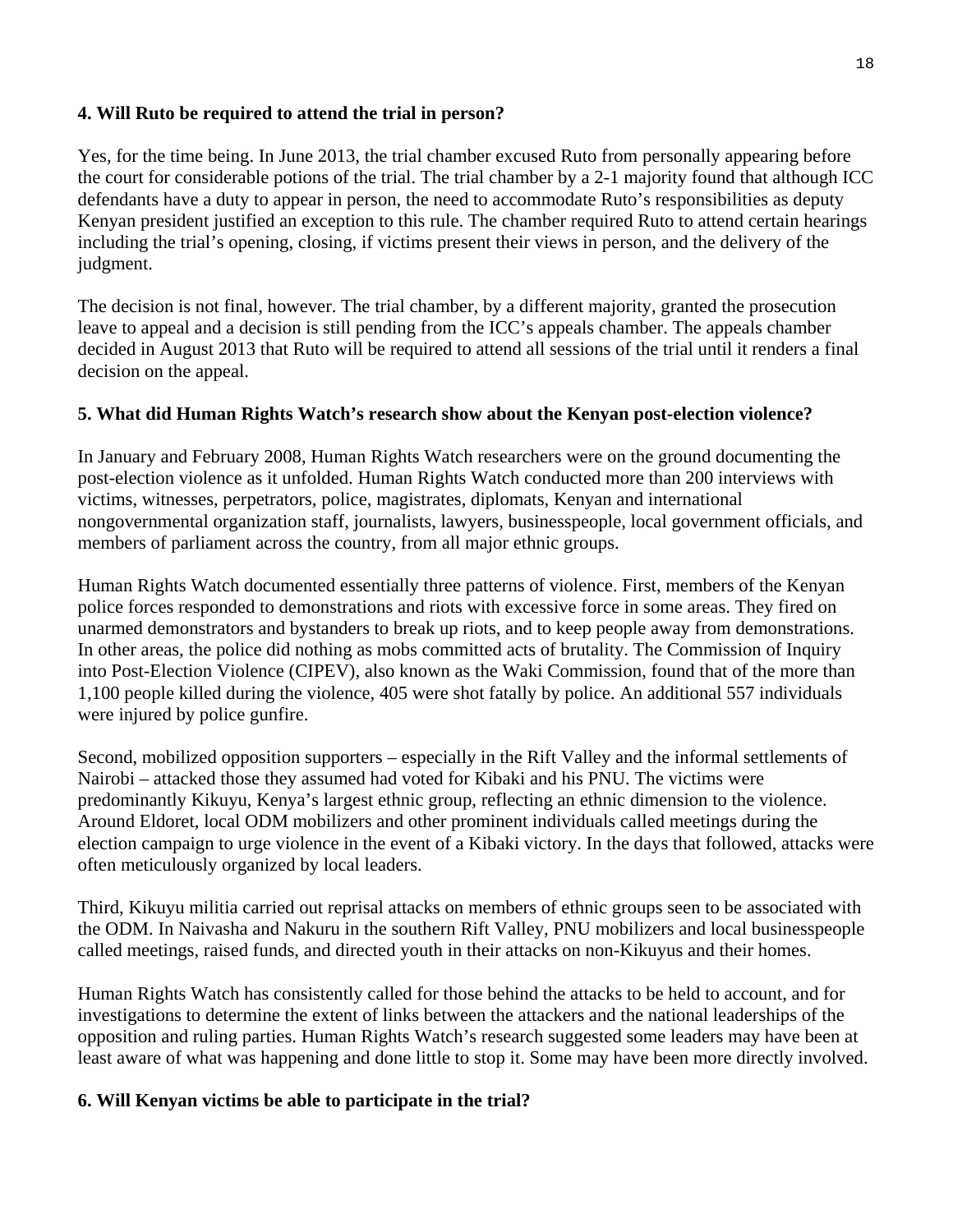Yes, although few, if any, will appear in person before the ICC.

Under an innovative system at the ICC, some victims may participate in the case against Ruto and Sang. These are individuals who suffered harm in the specific incidents underlying the charges in the case and they are participating in their own right, rather than exclusively as witnesses called by the prosecution or defense. The victims in the case have a court-appointed lawyer, Wilfred Nderitu, a member of the Kenyan bar, serving as their common legal representative and supported by staff of the ICC's Office of Public Counsel for Victims.

According to a decision of the trial chamber, apart from key moments in the trial like the opening statements, staff of the Office of Public Counsel for Victims will appear in court on behalf of Nderitu. On behalf of his clients, he may seek permission to question witnesses and introduce evidence. At the request of a victim, via the common legal representative, the judges may also give a victim permission to present his or her views directly to the court, either in person or via video-link.

The court said 327 victims participated in proceedings before the pre-trial chamber. The trial chamber ordered a new system to register victims so they are not required to submit individual applications, as has been the practice of other trial chambers. It is uncertain how many victims will participate in the trial. In June 2013, a letter was sent to the court, purportedly on behalf of 93 victims, seeking to withdraw their participation in light of a loss of confidence in the process. The circumstances under which the letter was sent have not been publicly verified.

### **7. Why did the ICC get involved in Kenya?**

Kenya joined the ICC in 2005. The ICC is a court of last resort, stepping in only where national authorities are unable or unwilling to genuinely prosecute crimes within the court's jurisdiction. It was on the basis of inaction by the Kenyan authorities to hold those responsible that the ICC opened cases in Kenya.

In 2008, mediators appointed by the African Union, called the Panel of Eminent African Personalities and led by former UN Secretary-General Kofi Annan, helped negotiate an end to the violence. An agreement by the parties put in place the Commission of Inquiry into Post-Election Violence or Waki Commission. The commission found that serious crimes had taken place and recommended establishment of a special tribunal in Kenya to hold those most responsible to account in national trials. Its report contained a strict timeline for setting up the tribunal and putting it to work, which, if breached, would require the mediator – Kofi Annan – to pass a sealed envelope with the names of chief suspects to the International Criminal Court.

In December 2008, Kibaki and Odinga, who became prime minister in the coalition government, agreed to establish a special tribunal to prosecute perpetrators of the post-election violence. Kibaki and Odinga, however, failed to follow through, and did not marshal necessary support in parliament for the tribunal. In what now seems a clear attempt to stall domestic justice efforts, Ruto, among other members of parliament, purported to support the ICC under the rallying cry "Don't be vague! Let's go to The Hague!" Legislative efforts to establish the tribunal went nowhere over the course of 2009.

In the absence of national steps toward accountability, and after Annan had handed over the envelope from the Waki Commission in July 2009, the ICC prosecutor announced in November 2009 that he would seek authorization from the pre-trial chamber to open an investigation. In authorizing the prosecutor's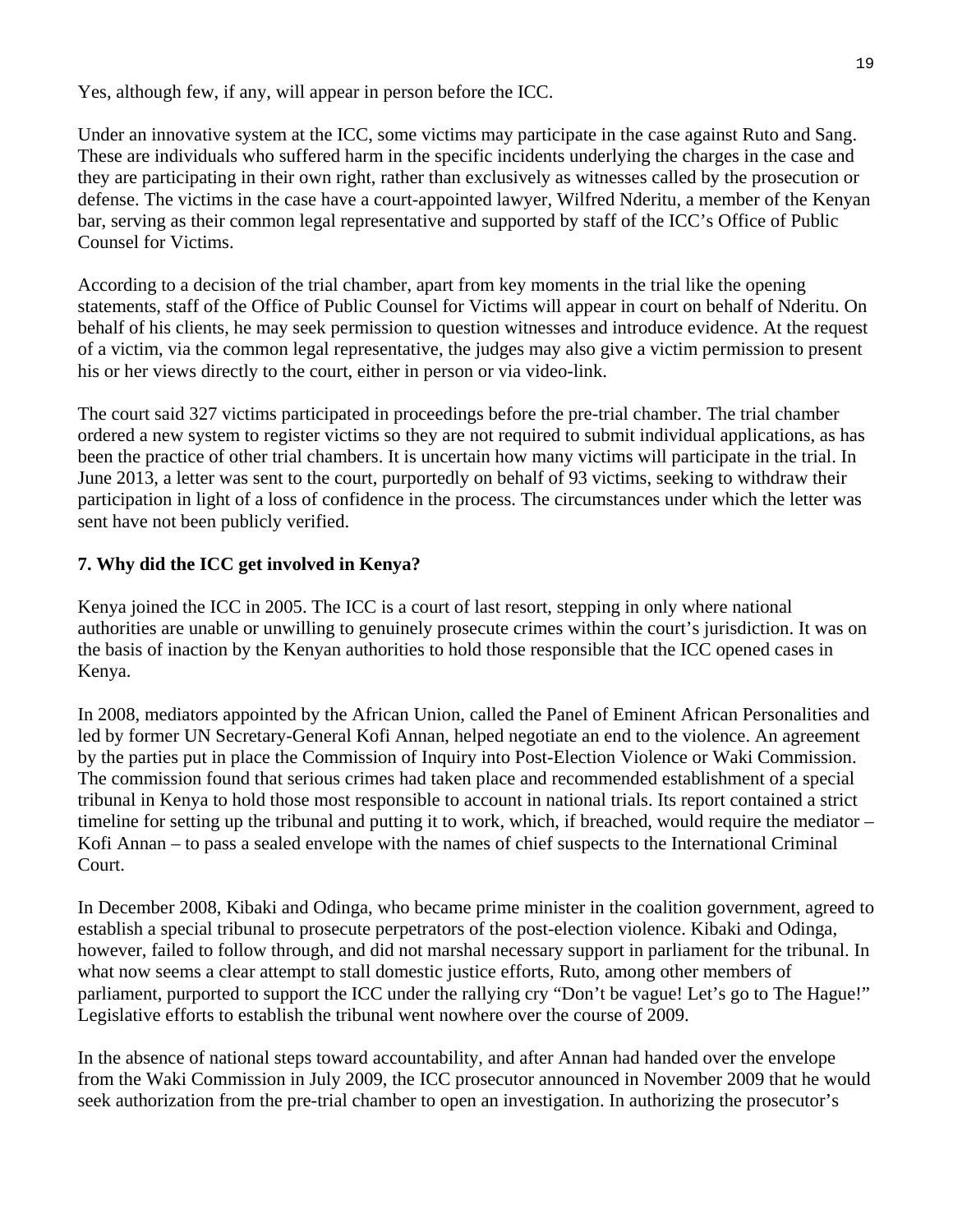investigation in March 2010, the pre-trial chamber found that there were no relevant national proceedings regarding the types of offenses and high-level individuals likely to be targeted in the ICC investigation.

#### **8. Apart from the ICC process, have victims and their families had access to justice in Kenya for crimes committed during the post-election violence?**

No. According to Human Rights Watch's research, although tremendous pressure from the Kenyan population stirred initial efforts in the aftermath of the violence to bring accountability, slapdash investigations and prosecutions were so hurried that they resulted in acquittals.

Following initial failures, the criminal justice apparatus appeared to lose momentum. Out of thousands of potential cases, Human Rights Watch has confirmed only a handful of convictions for serious crimes related to the 2007-2008 post-election violence, and convictions in only three murder cases. This is in spite of the adoption of a new constitution in 2010 and reforms to the judiciary. The previous government did not show a serious commitment to ensuring fair, transparent and effective investigations of those who organized and financed the violence.

In 2012, the Kenyan Director of Public Prosecutions (DPP) announced that his office would review at least 5,000 cases with a view to prosecuting them ahead of the 2013 elections, but a committee appointed to review the cases said in August 2012 that it was finding it difficult to obtain evidence in most cases. The DPP recently indicated that his office obtained an additional 54 convictions for crimes of sexual violence committed during the post-election violence.

Police officials implicated in crimes have enjoyed impunity, with an acquittal in one case of murder brought against a police officer. This was in spite of the fact that the police officer was caught in footage broadcast on national television shooting two protesters who appeared to be unarmed. Both protesters died.

In many police shooting cases, surviving victims or family members sought to file criminal complaints, but were turned away. The father of two children shot by police, one an 11-year-old girl, told Human Rights Watch:

I went to the police and said "The police killed my child." They said, "The police don't kill people." They refused to write a statement. When I insisted, they said, "If you continue to play around, you could be shot, too."

The government has refused to pay compensation in successful civil suits brought by victims of police shootings. Victims of police shootings and of sexual violence committed during the post-election violence have filed two constitutional cases in the Kenyan high court seeking to compel the government to address these crimes.

The failure to hold to account those responsible for the 2007-2008 election violence continues a cycle of impunity in Kenya. Perpetrators of political violence in 1992 and 1997 also escaped justice. As a Kalenjin elder told a Human Rights Watch researcher:

We are very good at saying we don't leave a single stone unturned, but we don't turn a single stone. Maybe we turn pebbles….Small stones are turned. The big ones, no one dares.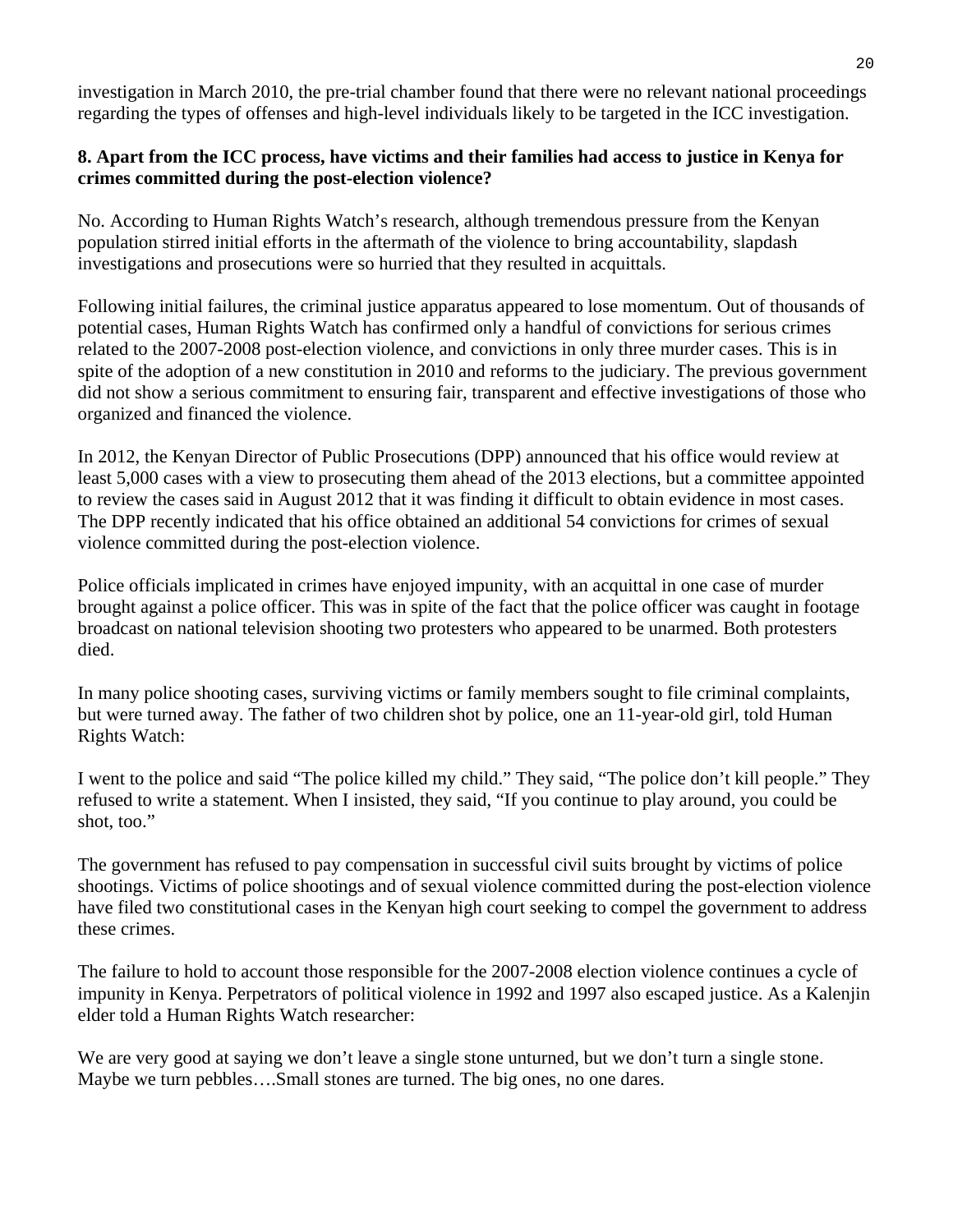#### **9. Does the fact that the Kenyan people elected Kenyatta and Ruto as president and deputy president in March 2013 mean they don't support the ICC process and it should end?**

The ICC treaty does not recognize immunity from prosecution for officials, and Kenya's constitution expressly provides that the president is not immune from prosecution for crimes under a treaty to which the country is a party, and which, like the Rome Statute, prohibits such immunity. Cases have been brought in international tribunals against sitting heads of state, including Omar al-Bashir of Sudan, Charles Taylor of Liberia, and Slobodan Milosevic of the former Yugoslavia.

Kenyatta and Ruto campaigned on pledges to continue their cooperation with the ICC, and both restated this pledge following their election. At the same time, however, their campaign rhetoric sought to paint the ICC as a tool of Western imperialism. Since taking office the Kenyatta government has actively courted the support of other African leaders to undermine the ICC (see below). It has also ignored threats against human rights defenders and journalists that seem linked to their perceived association with the ICC

In this context it is unsurprising that views about the ICC process have become increasingly polarized among Kenyans. According to a media report, an unpublished June 2013 poll by South Consulting showed significant continued support for the ICC process – 50 percent of respondents – but this marks a drop from the highest reported level of support in the same poll of 89 percent in June 2011. Another June 2013 survey shows that support for the ICC has dropped even further in Kenya to 39 percent, the first time that this poll, conducted regularly by Ipsos Synovate since October 2010, has recorded support below 50 percent. The ICC process itself has suffered setbacks like the withdrawal of the willingness of some witnesses to testify, including those who have cited security concerns (see below), which may have undermined confidence.

Serious crimes were committed in 2007-2008 and, in the vast majority of cases, those responsible have yet to be held to account. The ICC, while imperfect, is providing a measure of access to justice denied in Kenya.

#### **10. The 2013 elections in Kenya were held without violence, even though trials had yet to take place. Doesn't this show that Kenyans have moved on?**

While the 2013 elections were not marked by the scale of violence witnessed in 2007-2008, they were preceded by inter-communal clashes in parts of Kenya which claimed more than 477 lives and displaced another 118,000 people before the vote. Human Rights Watch research demonstrates that the underlying causes of the 2007-2008 post-election violence in the Rift Valley largely remain unaddressed, in spite of pressure from authorities in some areas to "move on".

Victims of the 2007-2008 violence told Human Rights Watch that an absence of justice had contributed to tensions before the 2013 elections. One Kikuyu elder said:

I see people who killed my relatives, raped my cousin, destroyed my property. They have not been arrested and tried. They have not apologized for what they did. How do you expect me to just accept that and move on?

Kenya's impunity crisis is profound. Those responsible for political assassinations under President Jomo Kenyatta's post-independence regime, and for the use of torture against political opponents and excessive use of force by the security services under President Daniel arap Moi, were not prosecuted. The 2007-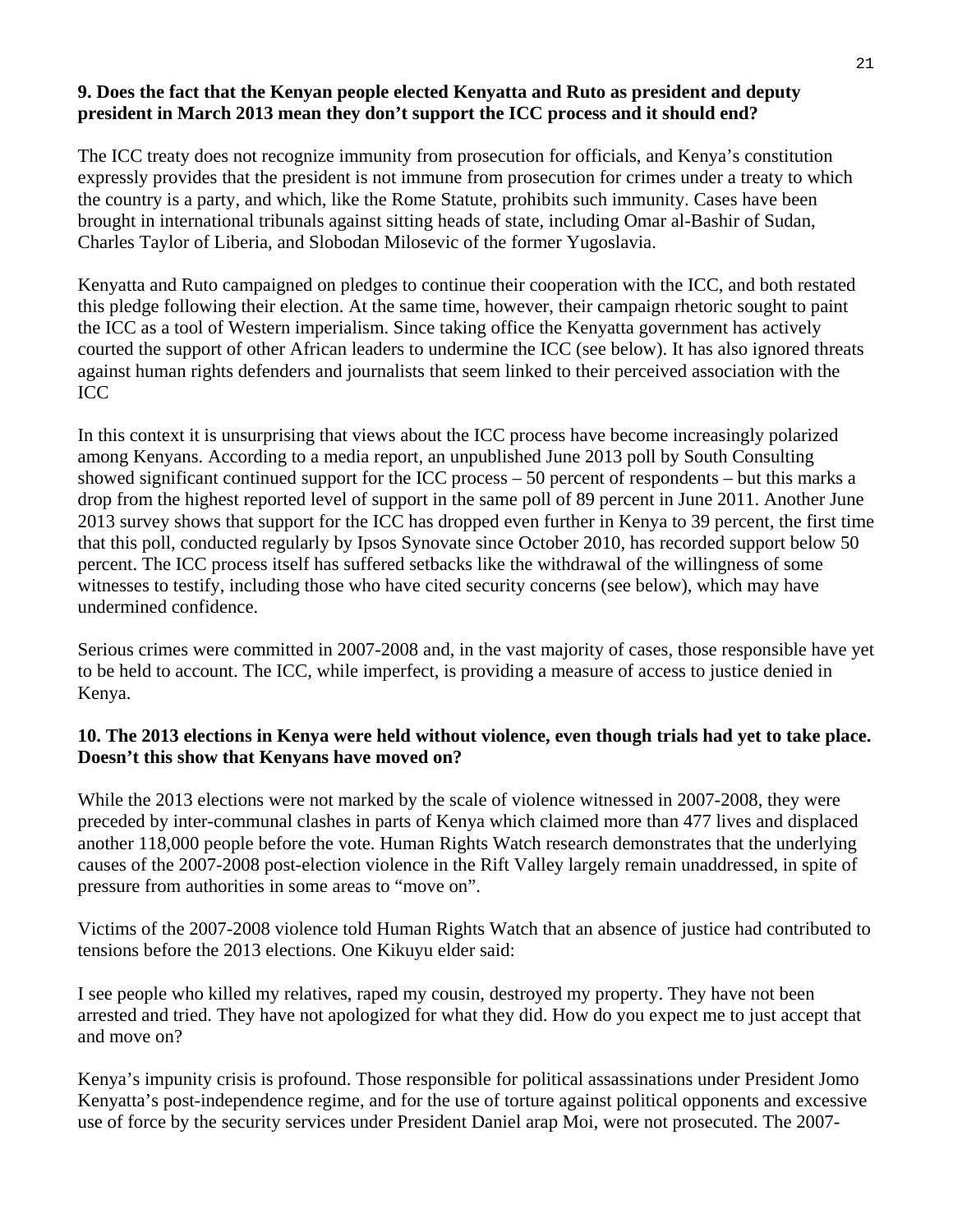2008 election violence was preceded by similar episodes around the 1992 and 1997 elections. Government commissions named names, including prominent politicians, but no one was prosecuted. This entrenched impunity likely encouraged politicians to believe in 2007 that they could get away with virtually anything to achieve their political ends.

Civil society activists interviewed by Human Rights Watch in 2011 could not recall a single case in which a senior politician had been convicted of a serious crime in Kenya, despite an endless stream of allegations of criminal behavior.

Justice is an important right and end in and of itself, but Kenya's history suggests that the failure to deal head-on with past crimes may only encourage future violence.

#### **11. At its May 2013 summit, the African Union called for the ICC's cases to be handled by a "national mechanism" in Kenya. What impact does this have?**

No legal impact. The African Union (AU), a regional body, does not have standing to challenge the ICC's jurisdiction in favor of domestic proceedings once an ICC investigation is open. Under Article 19 of the Rome Statute, only the accused, a state that has jurisdiction over the case, or a state that must consent to the court's jurisdiction, may submit such an "admissibility challenge". In light of Kenya's track record on accountability, the AU's call lacks credibility. Kenya lost an admissibility challenge before the ICC in 2011, when judges could find no evidence that Kenyan authorities were actually investigating any of the six individuals then named in the ICC's cases.

The Kenyan government has sought to keep up the appearance of cooperation with the ICC despite the prosecutor's allegations that cooperation has been slow or lacking. But the AU's call resulted in part from concerted advocacy on the part of Kenyatta's government to use political bodies to undermine the ICC's cases. In the run-up to the AU summit, the Kenyan government had also called on the United Nations (UN) Security Council to "terminate" the ICC cases, a power the ICC treaty does not give to the council. Since the summit, the Kenyan government has asked ICC member countries, which meet annually, to convene a special session to consider the AU's call. This request has been turned down.

The ICC depends on the public support of its member countries and other interested parties to create a climate conducive to its work. These initiatives by Kenyan government officials appear to be designed to have the opposite effect. Other ICC member countries should step up their efforts to insist on Kenya's full cooperation – in spirit and in letter – with the court.

#### **12. Some African heads of state charge the ICC with targeting African leaders for prosecution. Is this true?**

In the context of the May 2013 African Union summit, several African leaders made public criticisms of the ICC for targeting Africans. Some African leaders have previously made the claim that the ICC is targeting Africa, but the extent of comments around this summit reflects a qualitative increase, especially among leaders of ICC states parties. This is likely at least partly attributable to Kenya's significance in Africa and to "shuttle diplomacy" by Kenyan leaders to secure support at the summit.

While claims that the ICC is targeting African leaders have found traction, they are not factual. The ICC's cases are all from Africa, but the majority came before the ICC as a result of requests by the African governments of countries where the crimes were committed (Uganda, Democratic Republic of Congo, Central African Republic, Cote d'Ivoire, and Mali). Two other situations – Libya and Darfur, Sudan –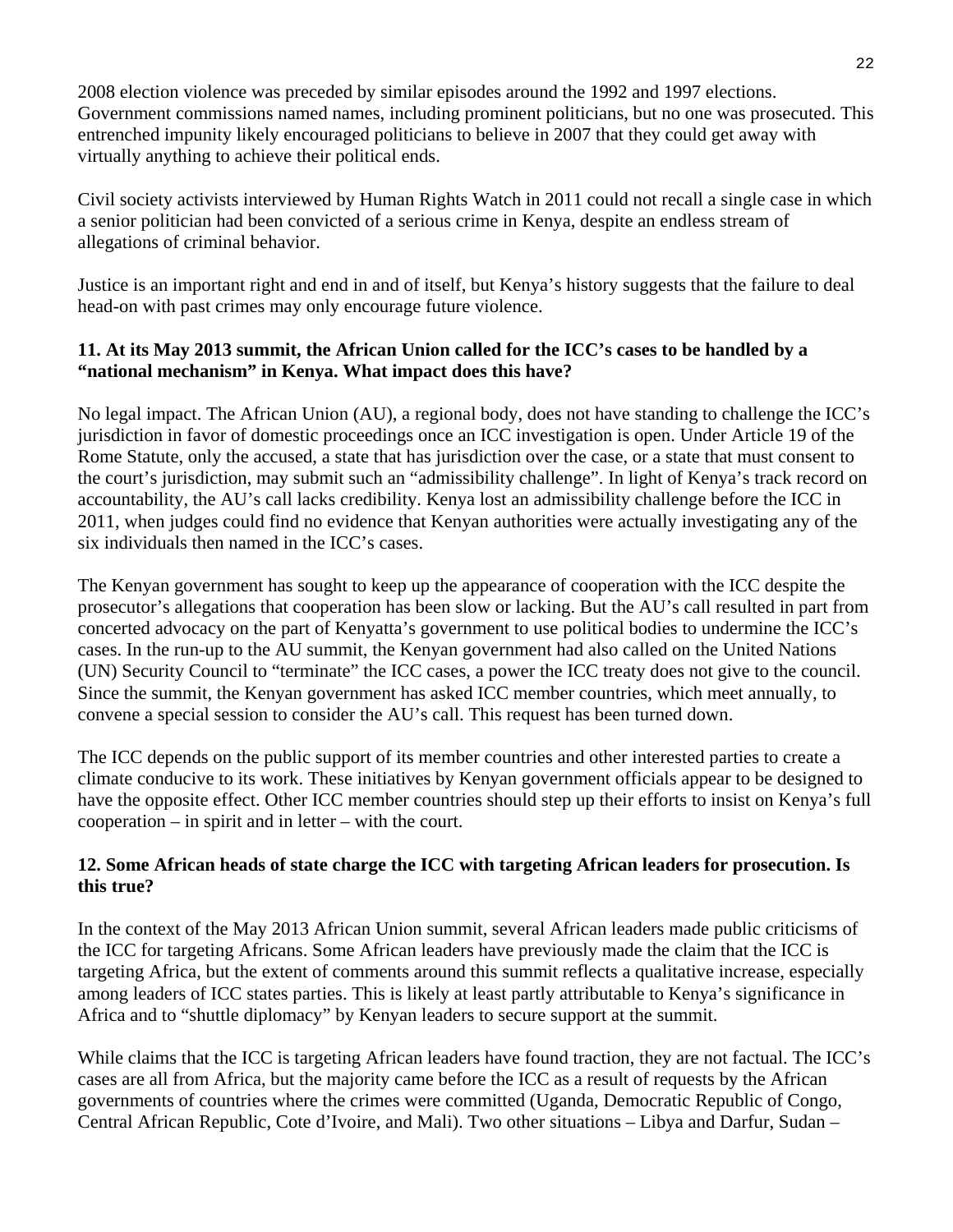were referred by the UN Security Council to the ICC, consistent with the council's authority to make referrals under article 13 of the Rome Statute. Only with regard to Kenya did the ICC prosecution act entirely on its own initiative, and, as discussed above, only after Kenya failed to take action on justice at home and Annan had handed over the sealed envelope from the Waki Commission.

Although claims that the ICC is targeting Africa are inaccurate, double standards are certainly at work in the operation of international justice. Governments are able to shield their citizens and the citizens of their allies from the ICC's authority by not joining the ICC or by using their veto power at the UN Security Council to block referrals of situations to the ICC. It is essential that those supportive of justice for serious crimes, including ICC member countries, work to press for accountability regardless of where crimes are committed and call out double standards when states seek to block access to justice.

**13. The ICC prosecutor has alleged "unprecedented" levels of witness interference in the ICC's** cases. What can be done to ensure that witnesses are protected from interference or intimidation?

The ICC prosecutor has characterized the scale of interference with witnesses in the Kenya cases as "unprecedented," referring to pressure on witnesses and their families. Victims participating in the ICC cases in Kenya have consistently highlighted their safety concerns in court through their legal representatives. In the two Kenya cases, publicly available court records suggest that some potential prosecution witnesses have either not confirmed their willingness to testify or have withdrawn their testimony citing security concerns.

The ability of all witnesses – whether for the prosecution or the defense – to appear before the court securely and without fear of reprisal is essential to fair and credible trials. The same is true with regard to the effective exercise of the rights of victims to participate in ICC proceedings. Interfering with witnesses can amount to a crime leading to prosecution under both the ICC treaty and Kenyan law.

The ICC has an obligation to take appropriate measures to protect the well-being and safety of witnesses, victims participating in the proceedings, and others at risk on account of testimony given by witnesses, including, for example, so-called intermediaries assisting the work of the court. Protective measures may range from steps like permitting witnesses to testify in a closed session to keep their identities hidden from the public to relocating witnesses away from security threats. Protective measures can be taken for both prosecution and defense witnesses.

Long delays in relocating ICC witnesses can expose them to risk and delay proceedings, given the need to ensure that protective measures are in place before witness identities are disclosed to other parties. ICC officials have repeatedly stressed the urgent need for additional countries to sign witness relocation agreements with the court. It is also critical that states respond positively to requests for assistance in relocation in order to meet protection needs. The ICC's new registrar, elected in March, has indicated that the protection, support, and relocation of witnesses will be among his first priorities.

While the ICC has specific obligations for its witnesses, victims, and intermediaries, the Kenyan government has the primary responsibility to protect the safety of all those within its borders. This includes investigating harassment or threats amounting to violations of national law. Kenya's government should make a public commitment to take steps to help ensure the security of those assisting justice processes and to continue strengthening its national Witness Protection Agency.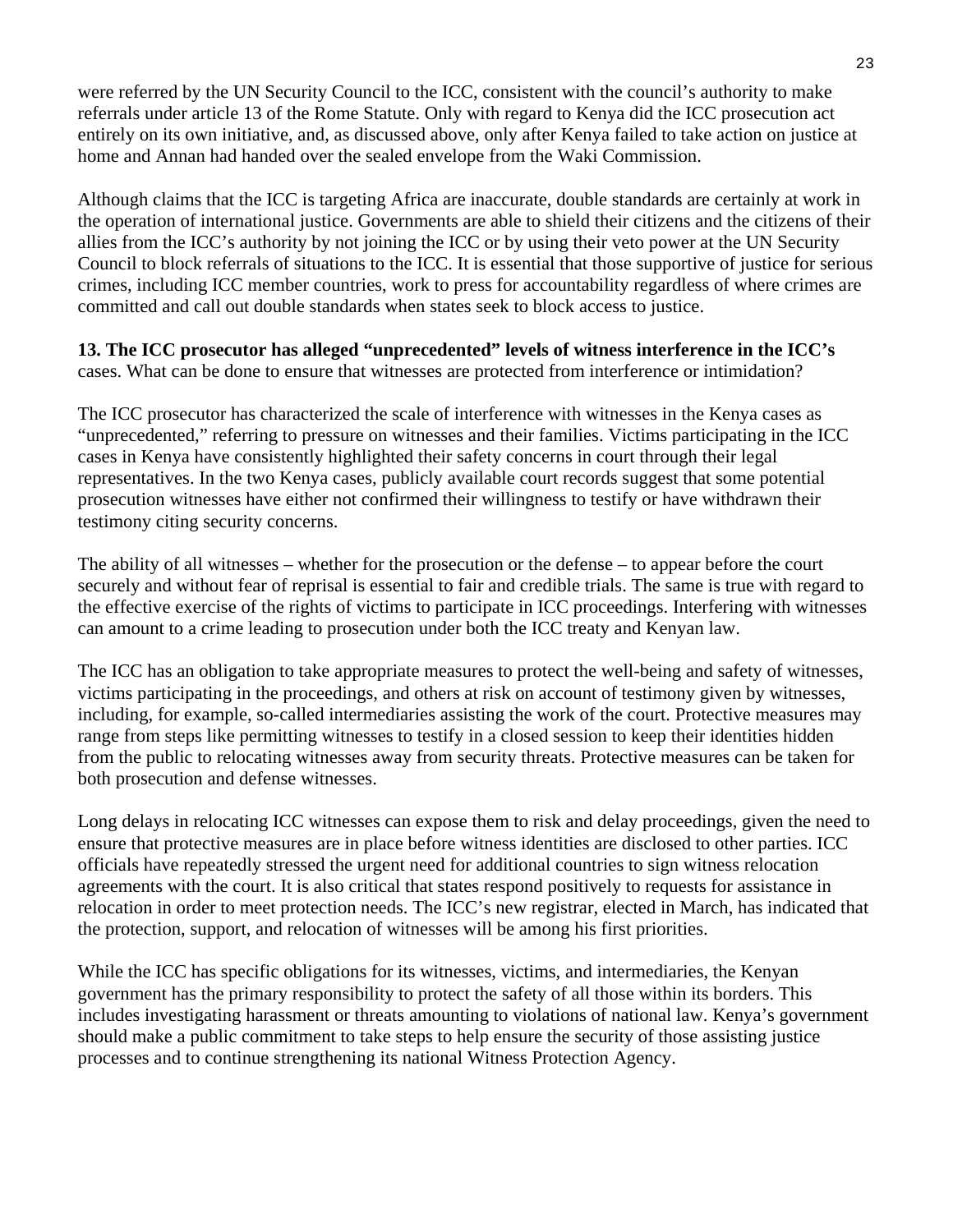#### **14. Has the ICC prosecutor effectively investigated the case against Ruto and Sang?**

It will be up to the judges to determine on the basis of the full record before them whether the prosecutor brings forward sufficient evidence to prove Ruto and Sang each guilty beyond a reasonable doubt. The defendants are entitled to the presumption of innocence and full protection of their fair trial rights. The Ruto defense has indicated that it intends to prove that prosecution witnesses colluded with one another and with the support of "international and domestic Kenyan organizations" to fabricate evidence. Again, it will be up to the judges to weigh these claims.

More generally, investigations at the ICC face a number of challenges, including securing state cooperation, providing adequate protection to encourage witnesses to come forward, and collecting evidence linking the actions of high-level accused to crimes carried out by other people. Securing state cooperation and witness protection have been two acute challenges in the Kenyan cases.

Human Rights Watch has been concerned that the Office of the Prosecutor's investigative methodologies may need strengthening to meet these challenges. There are clear signs that the prosecution is taking steps toward this end, including requesting additional resources from ICC states parties for investigations. Adapting the office's investigative practices to the court's operational challenges is no easy task, but it is essential to ensuring that the ICC can deliver effective and meaningful justice. Human Rights Watch continues to urge the prosecutor to identify any needed reforms and calls on states parties and other international partners to support the additional resources and cooperation – including in witness protection – which may be needed to improve the efficacy of the office's investigations.

#### **15. Are the ICC cases alone enough to bring accountability for the post-election violence?**

The ICC cases could make a key contribution to break Kenya's cycle of impunity for political violence and to afford access to justice for some victims of the 2007-2008 violence. But given the limited number of cases the ICC prosecutor has brought in the Kenya situation, and that those cases relate to specific incidents, in specific locations, and on specific dates, there is a clear need to establish special judicial mechanisms in Kenya to investigate and prosecute additional cases in order to bring full accountability.

There is a pressing need, in particular, to address the role police may have played in the post-election violence. Although the ICC prosecutor had alleged that Kenyatta's then co-defendants, the former head of public service Francis Muthaura and the former Kenyan police commissioner Mohammed Hussein Ali, had worked together to ensure that the Kenya police did not intervene to stop the attacks in Nakuru and Naivashatowns or to punish those who carried them out, an ICC pre-trial chamber did not find sufficient evidence that the police had participated in the attack. The case against Ali was dropped, and a year later, the ICC prosecutor dropped all charges against Muthaura. The prosecutor continues to allege in the Kenyatta case that police uniforms were distributed to the Mungiki; that the police were instructed not to interfere with the transportation of youth into the Rift Valley to carry out attacks; that the police at times refused to intervene or were slow to respond; and that the police later targeted and killed several Mungiki leaders who had knowledge of the involvement of Kenyatta or other politicians in the planning of the violence.

The ICC prosecutor also initially sought to include in the case against Kenyatta, Ali, and Muthaura charges related to police use of excessive force in Kisumu, a city in the former Nyanza province, and Kibera, an informal settlement in Nairobi. But an ICC pre-trial chamber found that the prosecutor had not brought forward sufficient evidence of a link between the three defendants and police actions. Human